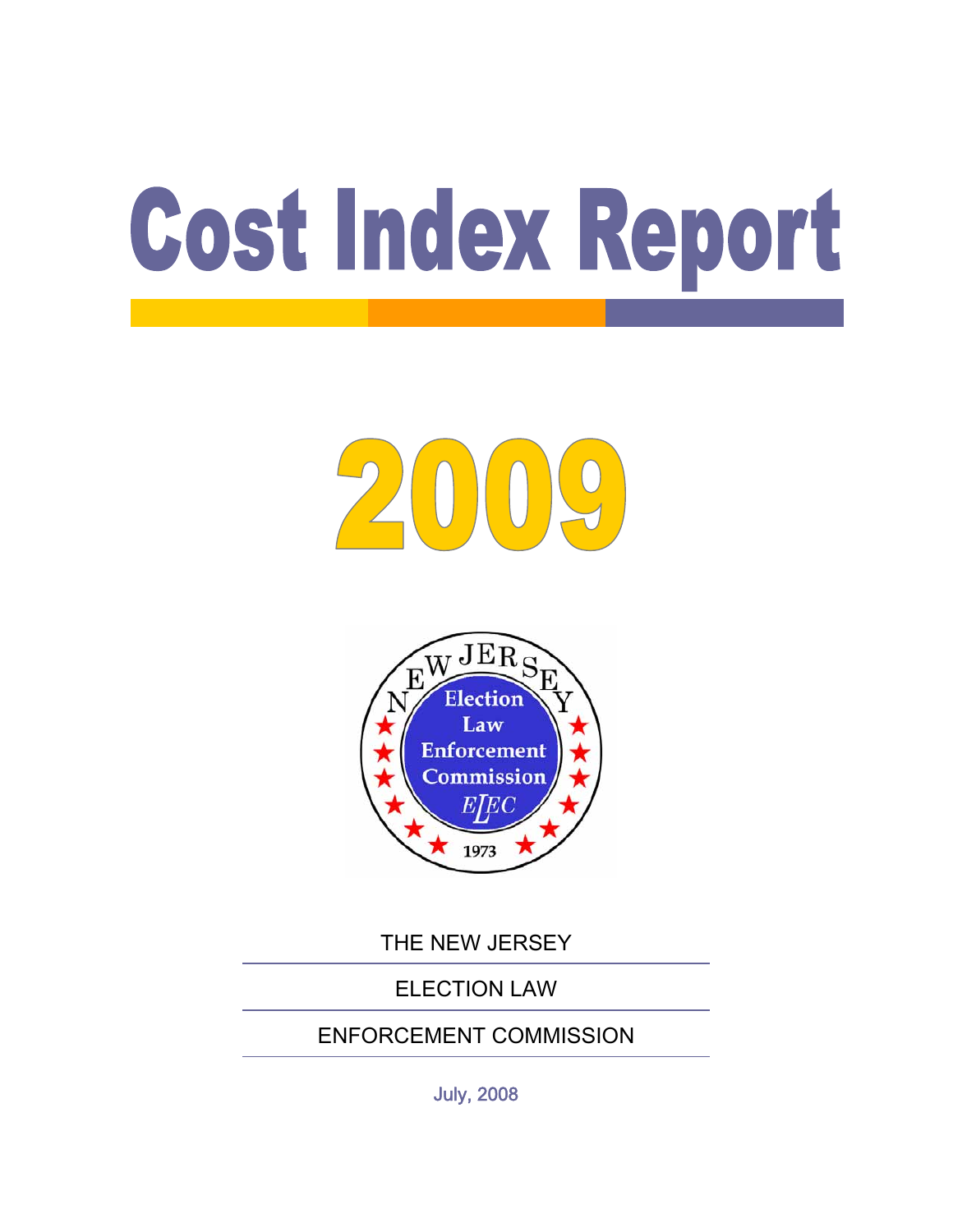

#### **ELECTION LAW ENFORCEMENT COMMISSION**

**JERRY FITZGERALD ENGLISH Chair** 

> **PETER J. TOBER Vice Chair**

**ALBERT BURSTEIN Commissioner** 

Respond to: P.O. Box 185 Trenton, New Jersey 08625-0185

(609) 292-8700 or Toll Free Within NJ 1-888-313-ELEC (3532)

Website: http://www.elec.state.nj.us/

**FREDERICK M. HERRMANN, Ph.D. Executive Director** 

> **JEFFREY M. BRINDLE Deputy Director**

**CAROL L. HOEKJE Legal Director** 

**EVELYN FORD Compliance Director** 

**JAMES P. WYSE Legal Counsel** 

July 1, 2008

Dear Members of the Legislature:

 This 2009 "Cost Index Report" is presented to you in fulfillment of the Commission's statutory responsibility to adjust for inflation the thresholds and limits pertaining to the Gubernatorial Public Financing Program and the thresholds applying to non-gubernatorial candidates and committees. Moreover, the Report is presented in fulfillment of the statutory requirement that the Commission recommend to the Legislature adjustments to the contribution limits pertaining to non-gubernatorial candidates and committees.

 The Commission believes that the quadrennial campaign cost adjustment process fulfilled pursuant to the New Jersey Campaign Contributions and Expenditures Reporting Act, N.J.S.A. 19:44A-1 et seq., is essential to ensure the continued viability of New Jersey's Gubernatorial Public Financing Program and the ability of non-gubernatorial candidates and committees to participate effectively in elections.

 The Commission is proud to present this report in its continuous effort to serve the citizens of New Jersey.

Jerry F

Chair

Albert Burstein Commissioner

Respectfully,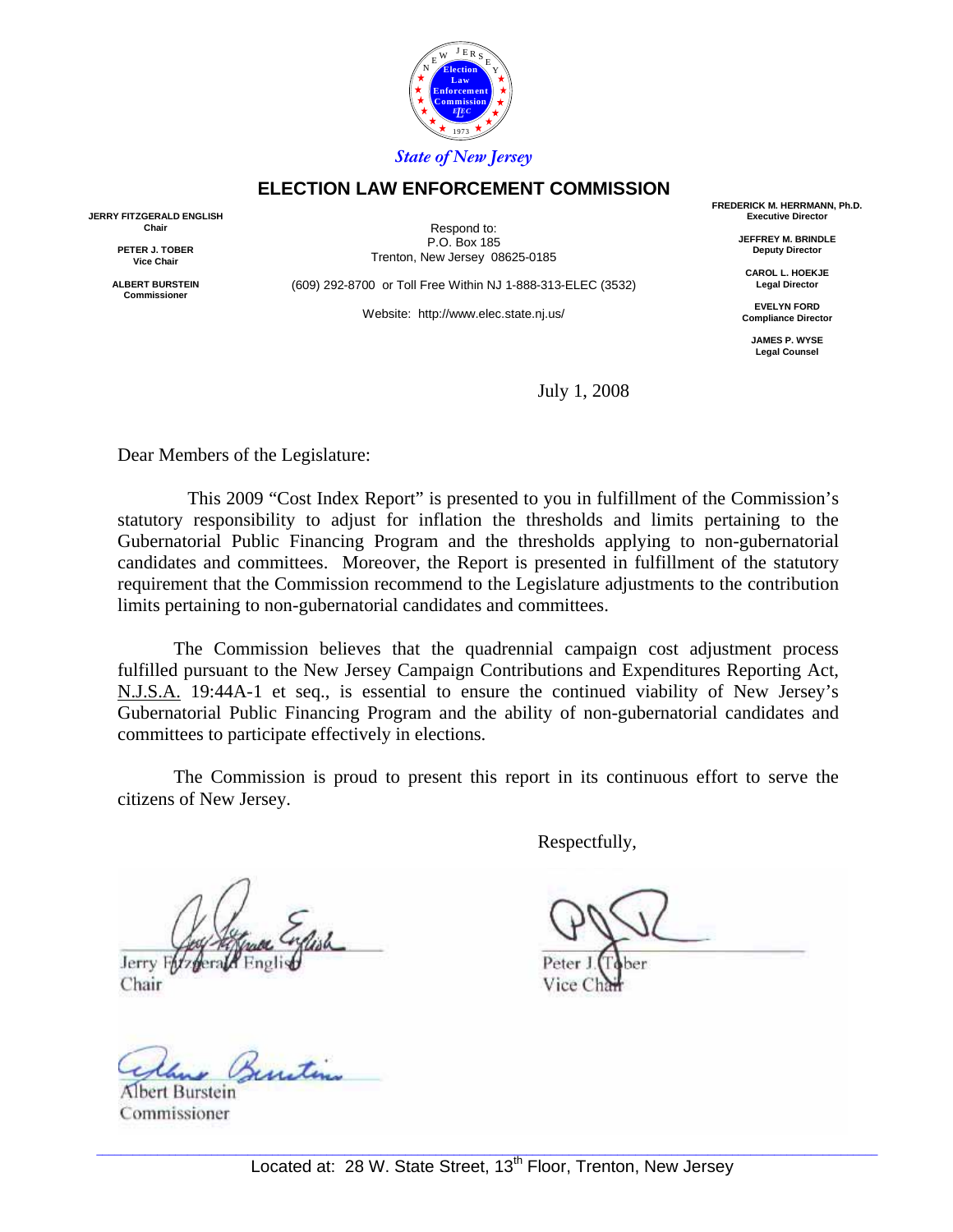The Commission would like to thank its Deputy Director Jeffrey M. Brindle for the preparation of this report. He wrote the first draft and coordinated the efforts of the other staff members who worked on it. The "Cost Index Report 2009" is the sixth such analysis in a series that dates back to 1988. Other reports were issued in 1992, 1996, 2000, and 2004.

 Legal Director Carol L. Hoekje and Director of Special Programs Amy Davis did a thorough review of the text and the legal citations in it. They both made important contributions to the final draft. Director of Finance and Administration Steven M. Dodson was responsible for checking the accuracy of the report's data, while Executive Director Frederick M. Herrmann provided guidance with outlining the study and served as the general editor. Administrator Elbia L. Zeppetelli did an outstanding job with the cover, word processing, and graphics. Finally, Executive Secretary Maureen Tilbury helped with the distribution of the report.

 ELEC would like to extend its special gratitude to Robert Coen, the Senior Vice President and Director of Forecasting of Universal-McCann, Inc., for the invaluable economic data he so graciously provided for this report and previous ones.

 For further information about campaign financing issues in New Jersey and other jurisdictions, the Commission recommends the seventh edition of the "COGEL Campaign Financing and Lobbying Bibliography" compiled by Executive Director Herrmann.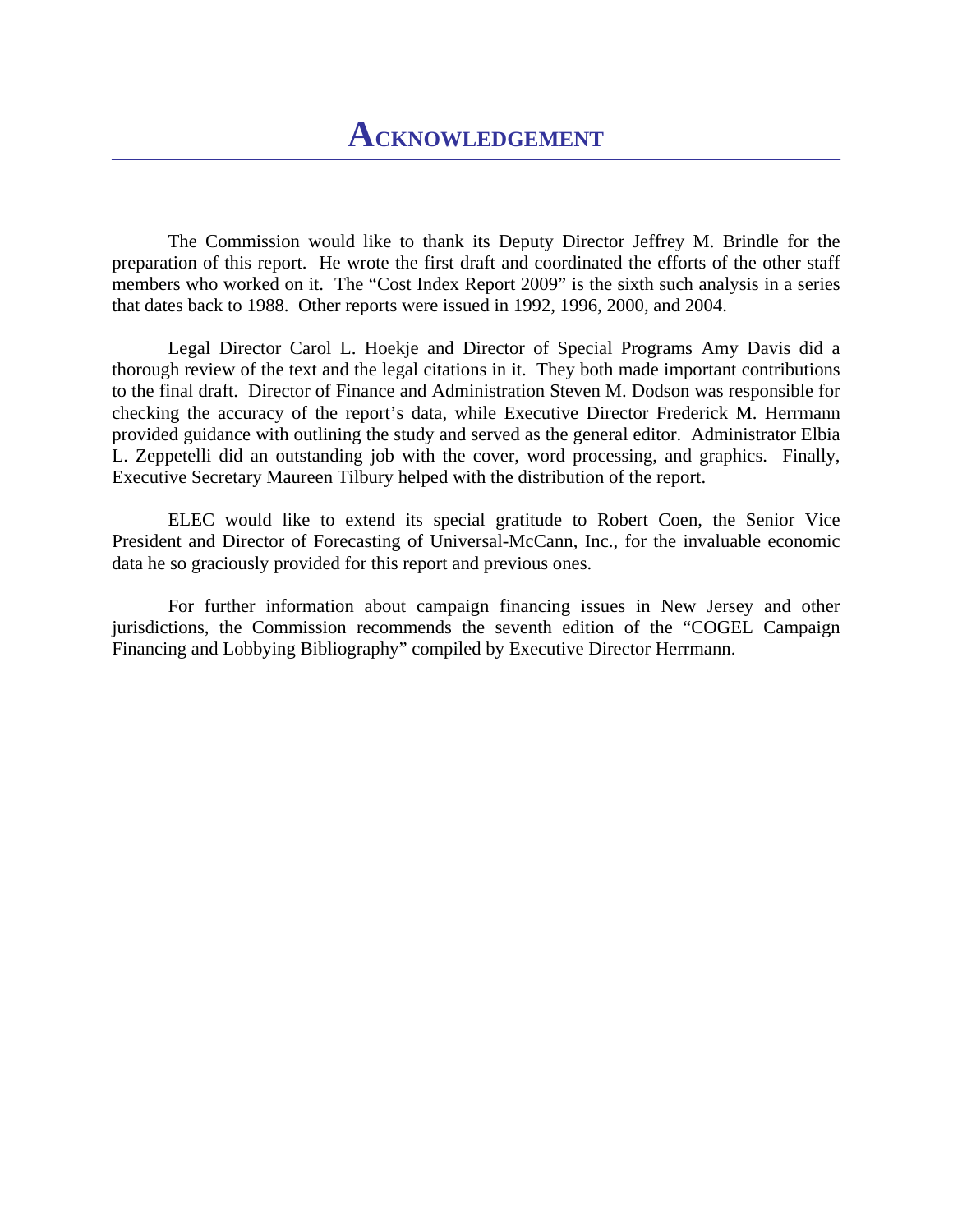# **TABLE OF CONTENTS**

#### **Page No.**

| Table 1: Major Expenditure Components as a Percentage of Total Campaign      |  |
|------------------------------------------------------------------------------|--|
| Table 2: Comparison of Expenditures by Type: 2001 and 2005 Gubernatorial     |  |
| Table 3: Cost-Per-Thousand                                                   |  |
| Table 4: Consumer Price Index for All Urban Consumers:                       |  |
| Table 5: 2009 New Jersey Campaign Cost Index (NJCCI) Calculation13           |  |
|                                                                              |  |
|                                                                              |  |
| Table 7: 2009 Adjustments for Non-Gubernatorial Candidates and Committees 17 |  |
| Table 8: Recommended 2009 Non-Gubernatorial Contribution                     |  |
| Table 9: Recommended Contribution Limits for Non-Gubernatorial               |  |
|                                                                              |  |
|                                                                              |  |
|                                                                              |  |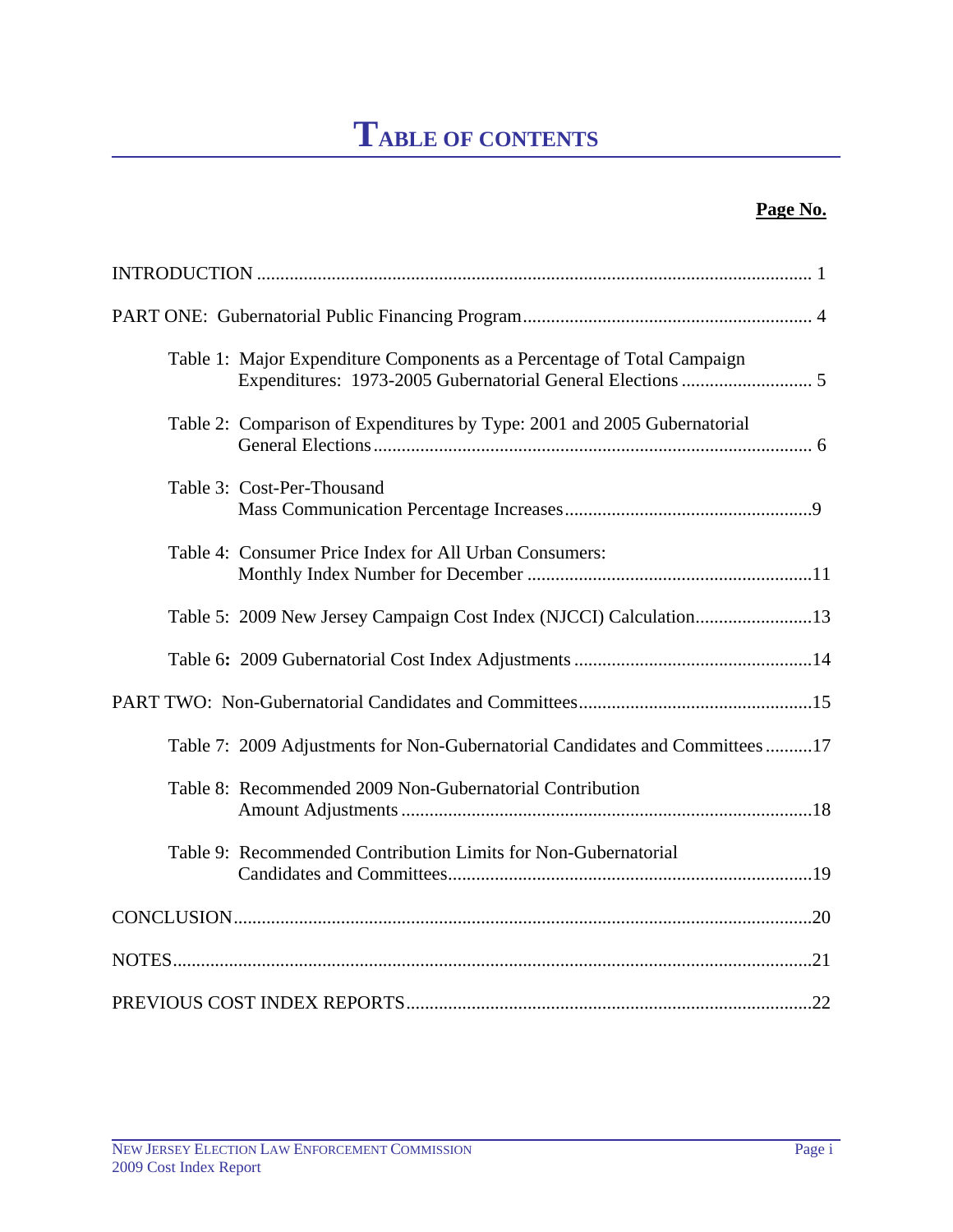# **INTRODUCTION**

 New Jersey was the first State in the nation to establish a Gubernatorial Public Financing Program. As an amendment and supplement to "The New Jersey Campaign Contributions and Expenditures Reporting Act," the program was enacted in 1974. It provided public matching funds to qualifying candidates beginning with the 1977 general election for governor. Subsequently, in 1980, the law was amended to extend the matching funds program to gubernatorial primary elections.

 The goals of the program are to: allow candidates of limited means to run for governor and eliminate undue influence from the process. From both standpoints, the Gubernatorial Public Financing Program has been successful. Since its inception, 63 candidates have participated receiving approximately \$91.4 million in matching funds. The program has allowed qualified candidates to mount competitive campaigns and has protected the integrity of the gubernatorial electoral process.

 Following the 1985 gubernatorial election, the New Jersey Election Law Enforcement Commission (ELEC), in 1986, produced an important report. The Commission was concerned that the threshold and limit levels of the program were being outpaced by inflation. In New Jersey Public Financing: 1985 Gubernatorial Elections, the Commission recommended that the various thresholds and limits be adjusted every four years by the Consumer Price Index (CPI) to reflect general inflation.<sup>1</sup> Then, two years later, in its 1988 Gubernatorial Cost Analysis Report, ELEC refined its proposal by developing a sophisticated formula for calculating campaign inflation.<sup>2</sup>

 The formula recommended by the Commission would become law when the Campaign Act was amended again in 1989. The amendments called for the quadrennial adjustment of thresholds and limits pertaining to the gubernatorial primary and general elections. Specifically, ELEC was directed to "adjust the limits" and to "establish an index reflecting the changes occurring in the general level of prices of particular goods and services . . . directly affecting the overall costs of election campaigning in this State."<sup>3</sup> This automatic adjustment of gubernatorial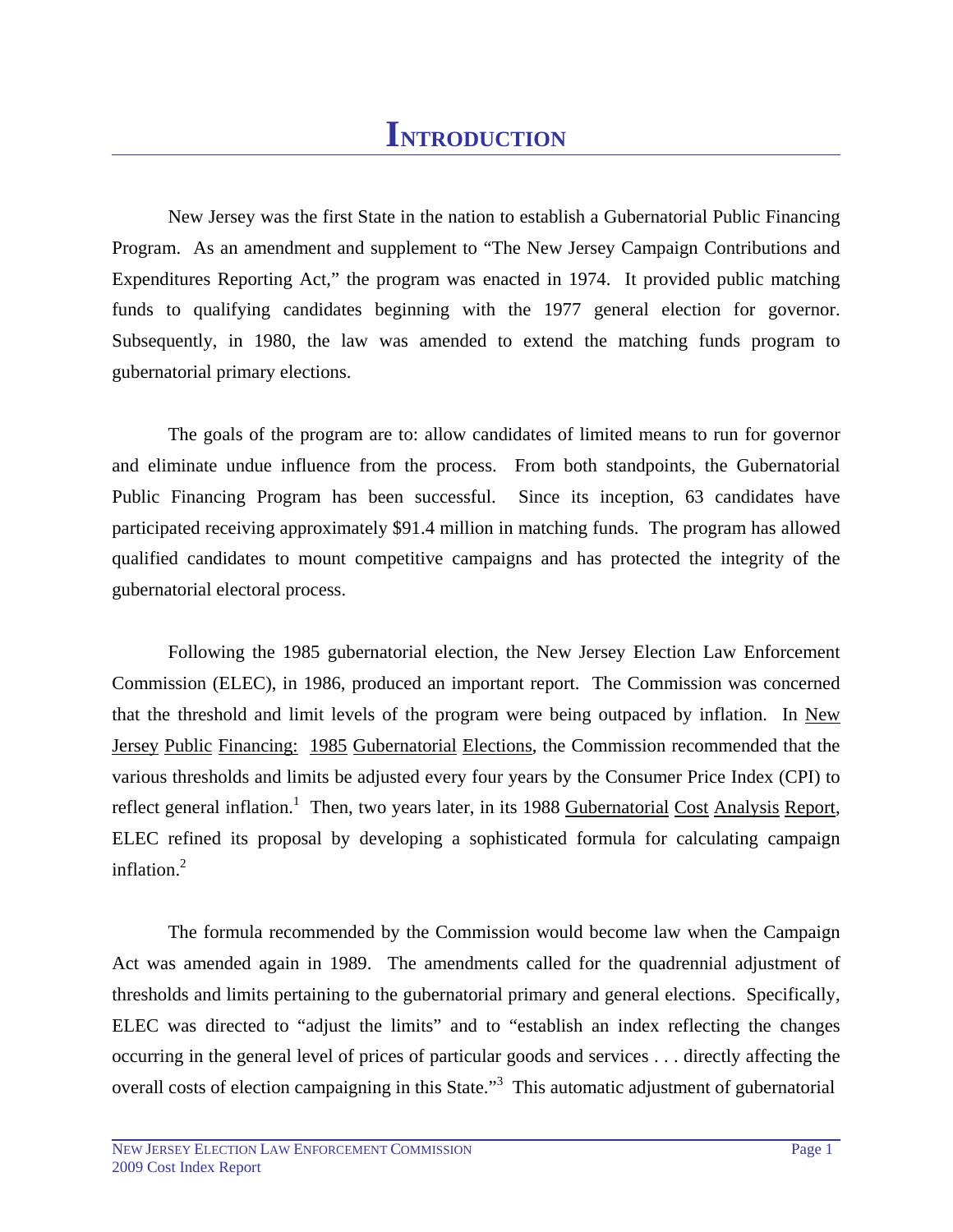thresholds and limits was to begin with the 1993 primary and general elections. The Legislature set the base limits and thresholds for the 1989 contest, from which amounts the calculation for the 1993 primary and general elections would be made.

 Following the 1989 amendments, the Legislature would again amend the Campaign Act, this time to require that the cost index calculation used for the Gubernatorial Public Financing Program be applied to the thresholds and contribution limits pertaining to non-gubernatorial candidates, candidate committees, joint candidates committees, continuing political committees, political party committees, legislative leadership committees, and other entities. Thus, the 1993 amendments required that the thresholds and contribution limits pertaining to non-gubernatorial candidates and committees be adjusted automatically along with those pertaining to gubernatorial candidates. The same campaign cost index derived for use in the Gubernatorial Public Financing Program would be applicable to non-gubernatorial thresholds and contribution limits. Initially, in 1993, the Legislature set the various threshold and contribution limit levels with the automatic adjustment to begin with the 1997 elections.

 Finally, yet another change occurred prior to the 2005 elections. In December 2004, the Legislature passed and Governor Richard J. Codey signed into law P.L.2004, c.174. This law froze non-gubernatorial contribution limits at the current levels except for contributions to candidate committees. Further, it authorized ELEC recommending to the Legislature the future adjustment of these limits applicable to non-gubernatorial candidates, political party committees, legislative leadership committees, continuing political committees, and political committees.

 The rules involving gubernatorial thresholds and limits and non-gubernatorial thresholds remained unchanged except for the \$300 disclosure threshold. Gubernatorial thresholds and limits would continue to be adjusted by the Commission every four years. N.J.S.A. 19:44A-7.1 reads, "for the purpose of ensuring the continuing adequacy of the limits set by law upon contributions, expenditures and certain other amounts relating to campaigns for nomination or election to the office of Governor, the Commission is authorized and directed to adjust the limits of those amounts as provided herein." Similarly, thresholds pertaining to non-gubernatorial candidates and committees would be quadrennially adjusted except that the threshold for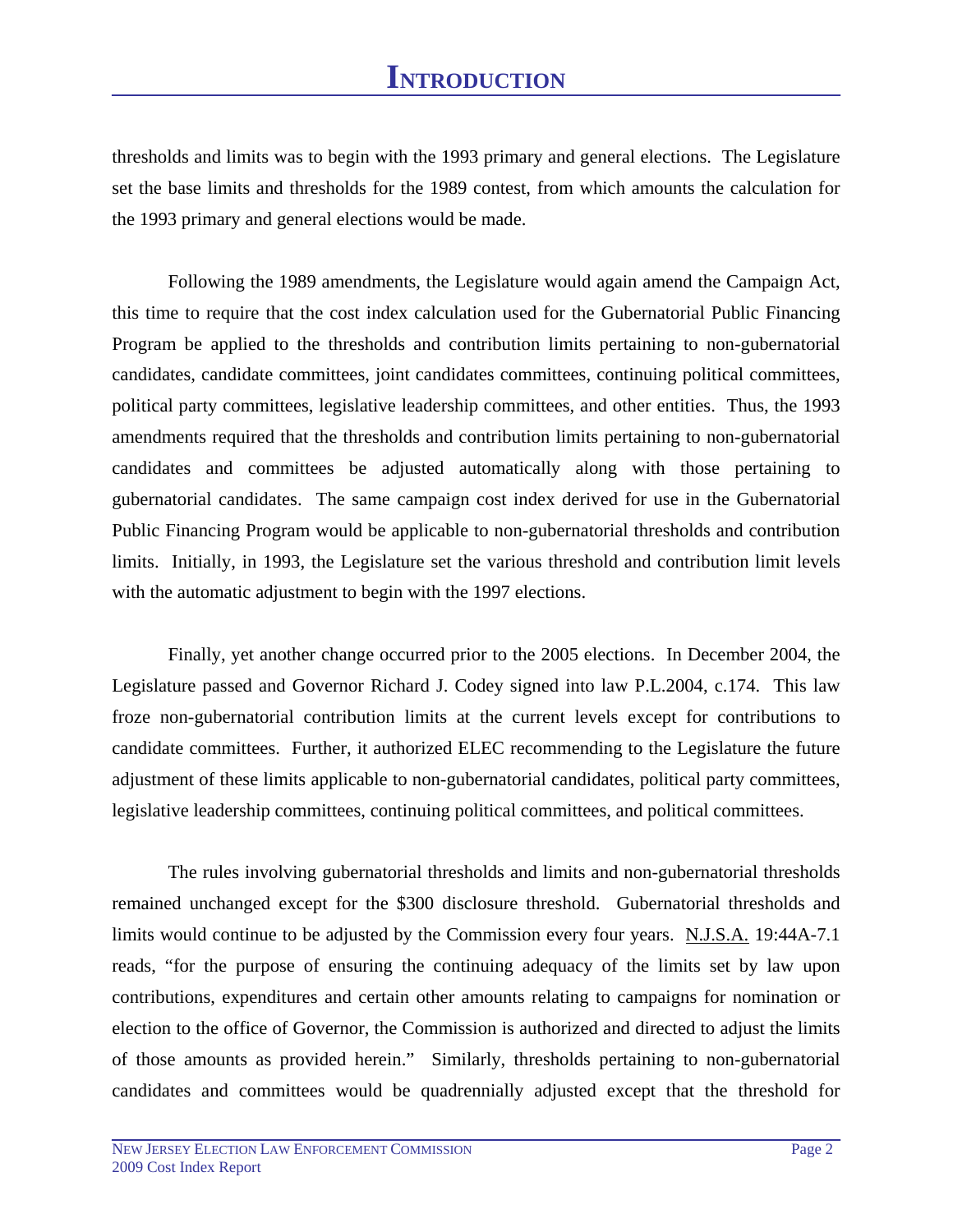disclosing the identity of contributors to gubernatorial and non-gubernatorial committees was frozen at more than \$300 by P.L. 2004, c.28.

 Under the 2004 amendments impacting non-gubernatorial candidates and committees, N.J.S.A. 19:44A-7.3 states that "no later than July 1 of each year preceding any year in which a general election is to be held to fill the office of Governor for a four-year term, the commission shall issue a report setting forth its recommendations for . . . limitations on contributions . . . ."

 Moreover, pursuant to N.J.S.A. 19:44A-7.2, the Commission is mandated to adjust all thresholds applicable to "primary and general elections for any public office other than the office of Governor at a percentage which shall be the same as the percentage of change that the commission applies to the amounts used for the primary and general elections for the office of Governor . . . ." The Commission is required to determine a cost index and make necessary adjustments no later than December  $1<sup>st</sup>$  of the year preceding the gubernatorial election.

 Finally, N.J.S.A. 19:44A-7.2 states "not later than December 15 of each year preceding any year in which a general election is to be held to fill the office of Governor for a four-year term," the Commission "shall report to the Legislature and make public its adjustment of [nongubernatorial] limits." It should be noted that N.J.S.A. 19:44A-7.1 sets parallel December deadlines for the gubernatorial amounts.

 The two-part report that follows fulfills the mandates set forth regarding the automatic and recommended adjustments in the "Campaign Act." In Part One, the adjustments to the thresholds and limits pertaining to the Gubernatorial Public Financing Program are presented. In the second part, the adjustments to the thresholds pertaining to non-gubernatorial candidates and committees are presented along with recommendations to the Legislature for adjusting contribution limits applicable to non-gubernatorial candidates and committees.

 The Commission is pleased to present this report to the Legislature and looks forward to its deliberations upon the recommended non-gubernatorial contribution limit adjustments.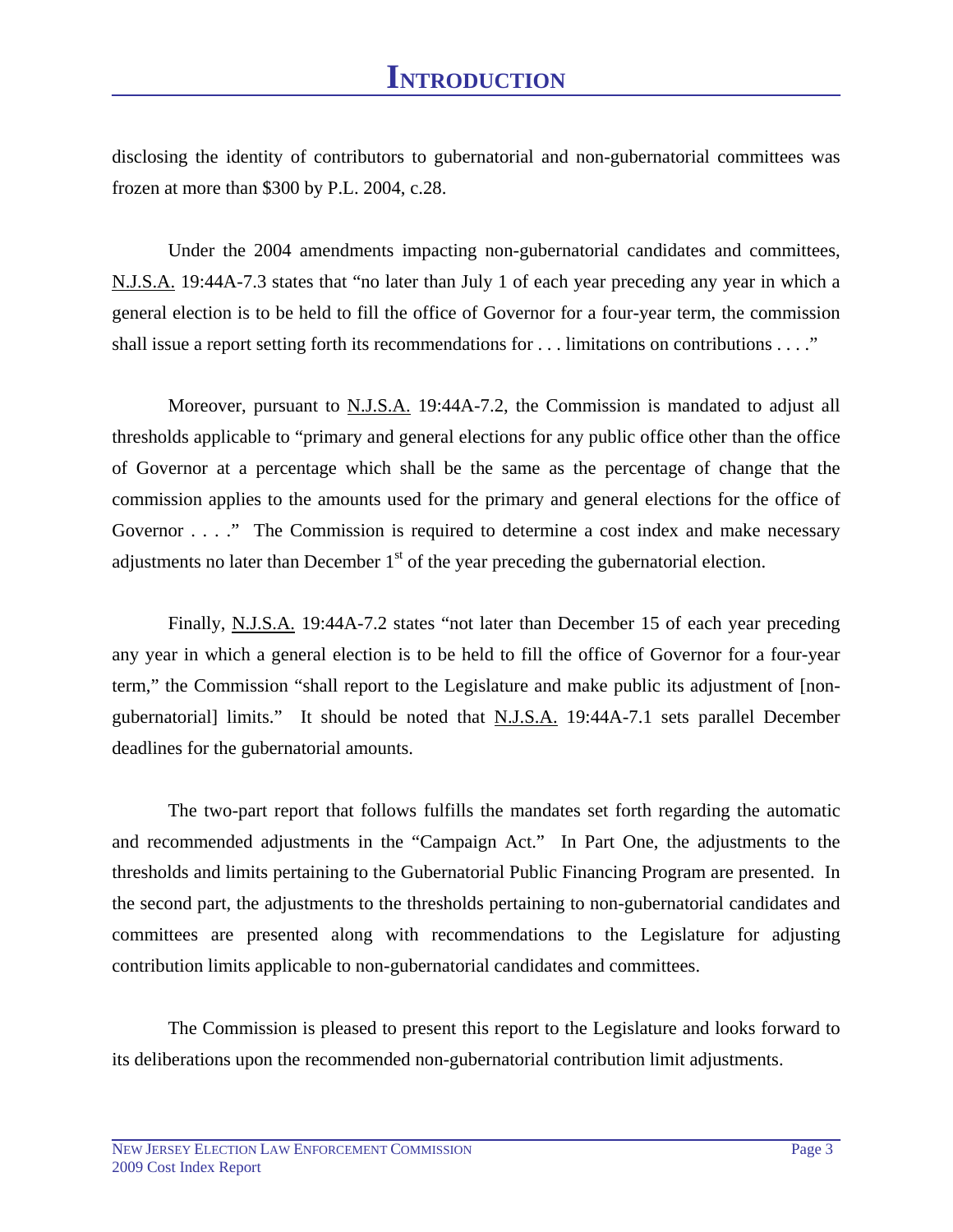#### **Review of Gubernatorial Expenditures**

 The 2005 gubernatorial general election differed from recent gubernatorial contests in that the two major party candidates did not participate in the public financing program. A third party candidate did, however. Thus, for the first time since the program's inception, no major party candidate received public funds in the gubernatorial general election.

 Certainly the lack of major party involvement was unfortunate. In all probability, however, it will be a one-time occurrence. The potential for both major party candidates in future elections to forego public financing is limited. Moreover, the continued importance of the program was demonstrated in the primary, when six candidates participated in the Gubernatorial Public Financing Program. Funding received by primary candidates allowed them to campaign effectively and reach the voters with their message. Further, the fact that some candidates may self-fund places greater importance on the public financing program. Without it, very wellqualified candidates may not be able to compete effectively against independently wealthy candidates.

 For the purposes of this report, however, there was no change in a very discernable trend in the pattern of spending by general election candidates for governor. As noted in the 2005 Cost Index Report, "data reported by publicly-financed gubernatorial campaigns since 1973 has enabled the Commission to examine spending patterns and to identify trends in the campaigns' behavior." $4$ 

 As shown in Table 1 in all gubernatorial general elections since 1973, there has been a consistently upward trend in the percentage of gubernatorial expenditures made for mass communication purposes. From 1985, in fact, gubernatorial spending on mass communication has consistently exceeded 80 percent. In the general election of 2005, spending on mass communication by gubernatorial candidates again surpassed 80 percent; indeed, candidates spent almost as high a percentage on media advertising as ever. Gubernatorial candidates directed 83.7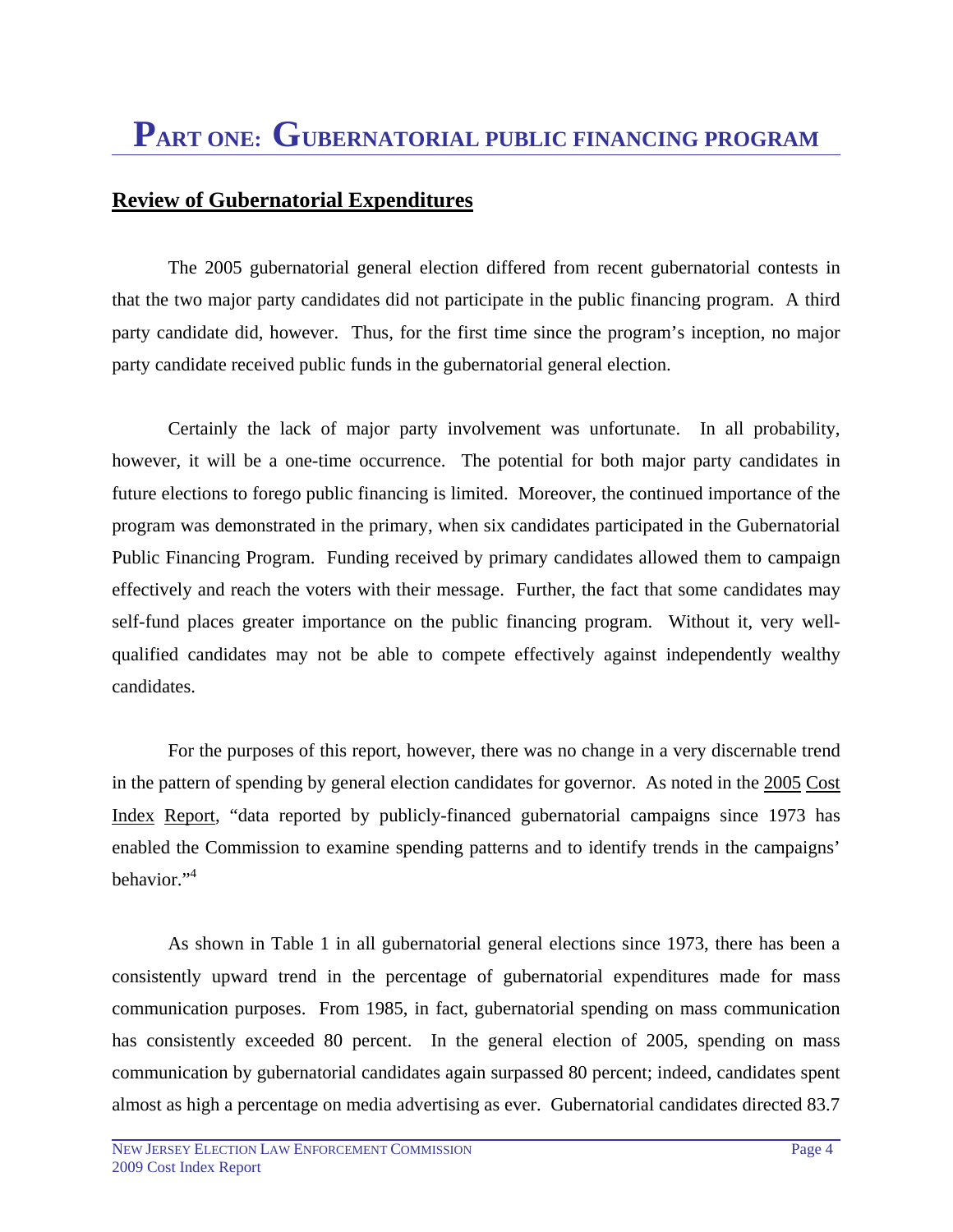percent of their spending toward mass communication compared with 16.3 percent spent on administration.

#### **Table 1 Major Expenditure Components as a Percentage of Total Campaign Expenditures: 1973-2005 Gubernatorial General Elections**

|                           |       |       | 1973 1977 1981 1985 1989 1993 1997 2001 2005 |  |  |        |
|---------------------------|-------|-------|----------------------------------------------|--|--|--------|
| <b>Mass Communication</b> | 53.1% | 62.3% | 76.0% 83.9% 81.9% 81.7% 82.5% 82.7% 83.7%    |  |  |        |
| Administration            | 46.9% | 37.0% | 24.3% 15.8% 18.0% 18.3% 17.5% 17.3%          |  |  | -16.3% |

Source: New Jersey Election Law Enforcement Commission

#### **Review of Campaign Expenditures**

 Table 2 below provides information about the type of spending conducted within the two general categories of mass communication and administration. The table compares expenditure activity in the 2001 gubernatorial general election with that of spending in the 2005 general election for governor.

 In 2001, candidates for governor spent \$18,016,932.68 in furtherance of their efforts to become governor. Four years later, in 2005, gubernatorial general election candidates spent \$58,182,978.95, an increase over 2001 of 323 percent. This significant increase in spending was due to the lack of major party candidates participating in the public financing program and the resultant lack of an expenditure limit. Yet, despite this increase in spending, which in and of itself points to the importance of the Gubernatorial Public Financing Program in terms of holding down costs, the pattern of expenditure activity remained constant. As noted above, 83.7 percent of 2005 expenditures went toward mass communication compared with 82.7 percent in 2001.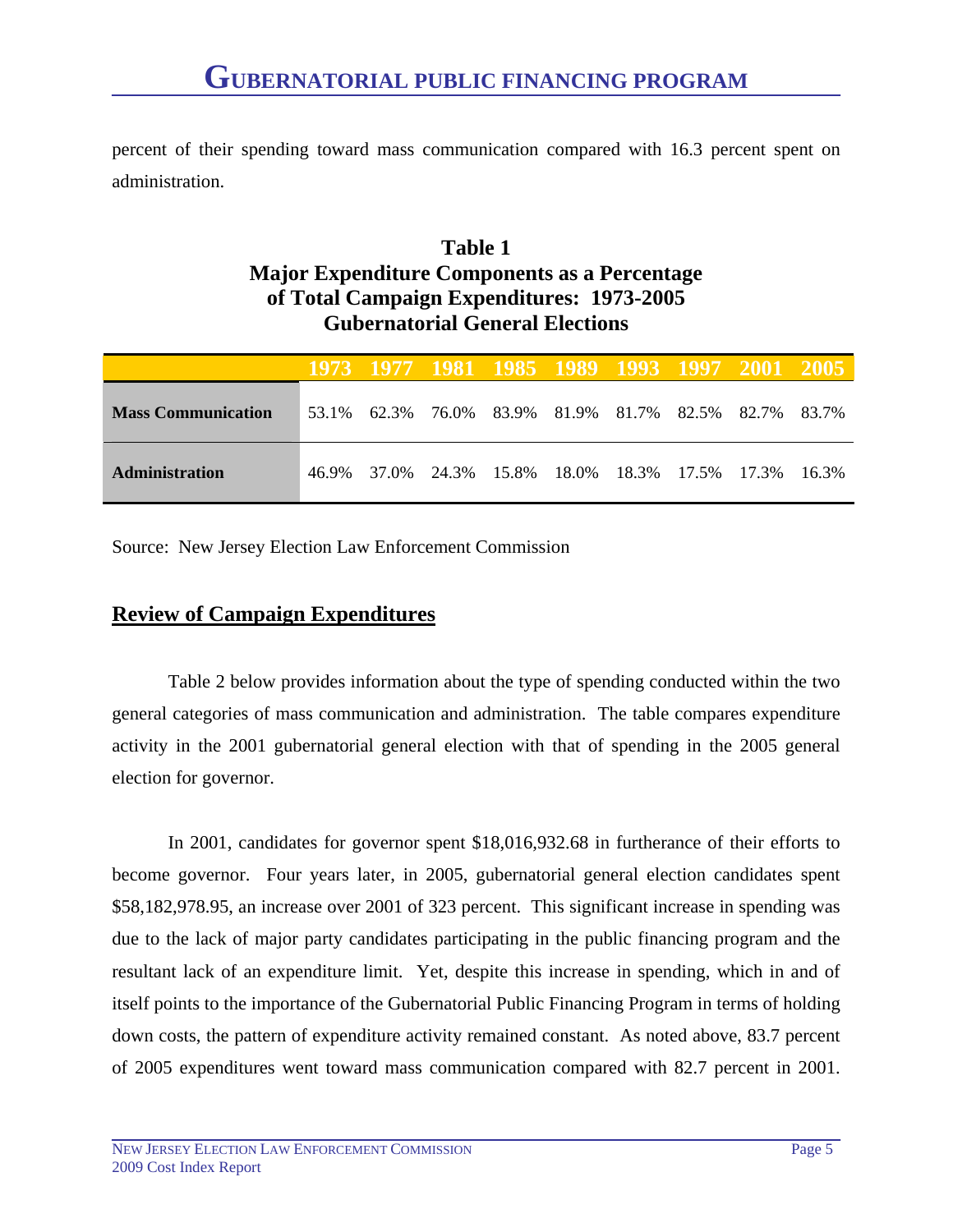The percentage of non-communication spending, or administration spending, reached 16.3 percent in 2005 versus 17.3 percent in 2001. Thus, the percentage of spending in these two broad categories was consistent with the proportion of expenditures allocated to the mass communication and administration categories in the past, at least since the general election of 1985.

|                                      |                 | 2001 General<br>2005 General |                 |                |
|--------------------------------------|-----------------|------------------------------|-----------------|----------------|
| <b>Expenditures</b>                  | <b>Amount</b>   | <b>Percent</b>               | <b>Amount</b>   | <b>Percent</b> |
| <b>Administration</b>                |                 |                              |                 |                |
| <b>Candidate Travel</b>              | \$173,999.45    | 1.0%                         | \$2,536,101.28  | 4.4%           |
| <b>Food and Beverage/Fundraising</b> | \$478,484.78    | 2.6%                         | \$436,345.30    | .8%            |
| <b>Election Night Activities</b>     | \$107,689.13    | .6%                          | \$596,884.46    | 1.0%           |
| <b>Compliance Legal/Accounting</b>   | \$551,144.84    | 3.0%                         | \$277,048.04    | .5%            |
| <b>Telephone</b>                     | \$52,813.24     | .3%                          | \$201,501.69    | .4%            |
| <b>Personnel/Taxes</b>               | \$842,111.10    | 4.7%                         | \$1,893,741.41  | 3.3%           |
| <b>Other</b>                         | \$905,940.40    | 5.0%                         | \$3,531,101.59  | 6.1%           |
| <b>Sub-Total</b>                     | \$3,112,182.94  | 17.3%                        | \$9,472,723.77  | 16.3%          |
| <b>Mass Communication</b>            |                 |                              |                 |                |
| <b>Media Time</b>                    | \$9,593,616.60  | 53.3%                        | \$40,783,624.82 | 70.0%          |
| <b>Advertising Production</b>        | \$2,033,672.15  | 11.3%                        | \$1,680,484.19  | 2.9%           |
| <b>Newspaper Advertising</b>         | \$852,611.32    | 4.7%                         | \$17,292.20     | 0%             |
| <b>Printing Literature</b>           | \$212,841.77    | 1.2%                         | \$654,640.58    | 1.1%           |
| <b>Mailing Literature</b>            | \$2,212,007.70  | 12.3%                        | \$5,574,213.39  | 10.0%          |
| <b>Sub-Total</b>                     | \$14,904,749.54 | 82.7%                        | \$48,710,255.18 | 83.7%          |
| <b>TOTAL EXPENDITURES</b>            | \$18,016,932.48 |                              | \$58,182,978.95 |                |

#### **Table 2 Comparison of Expenditures by Type: 2001 and 2005 Gubernatorial General Elections**

Source: New Jersey Election Law Enforcement Commission

Percentages not adding to the subtotal and total is the result of rounding.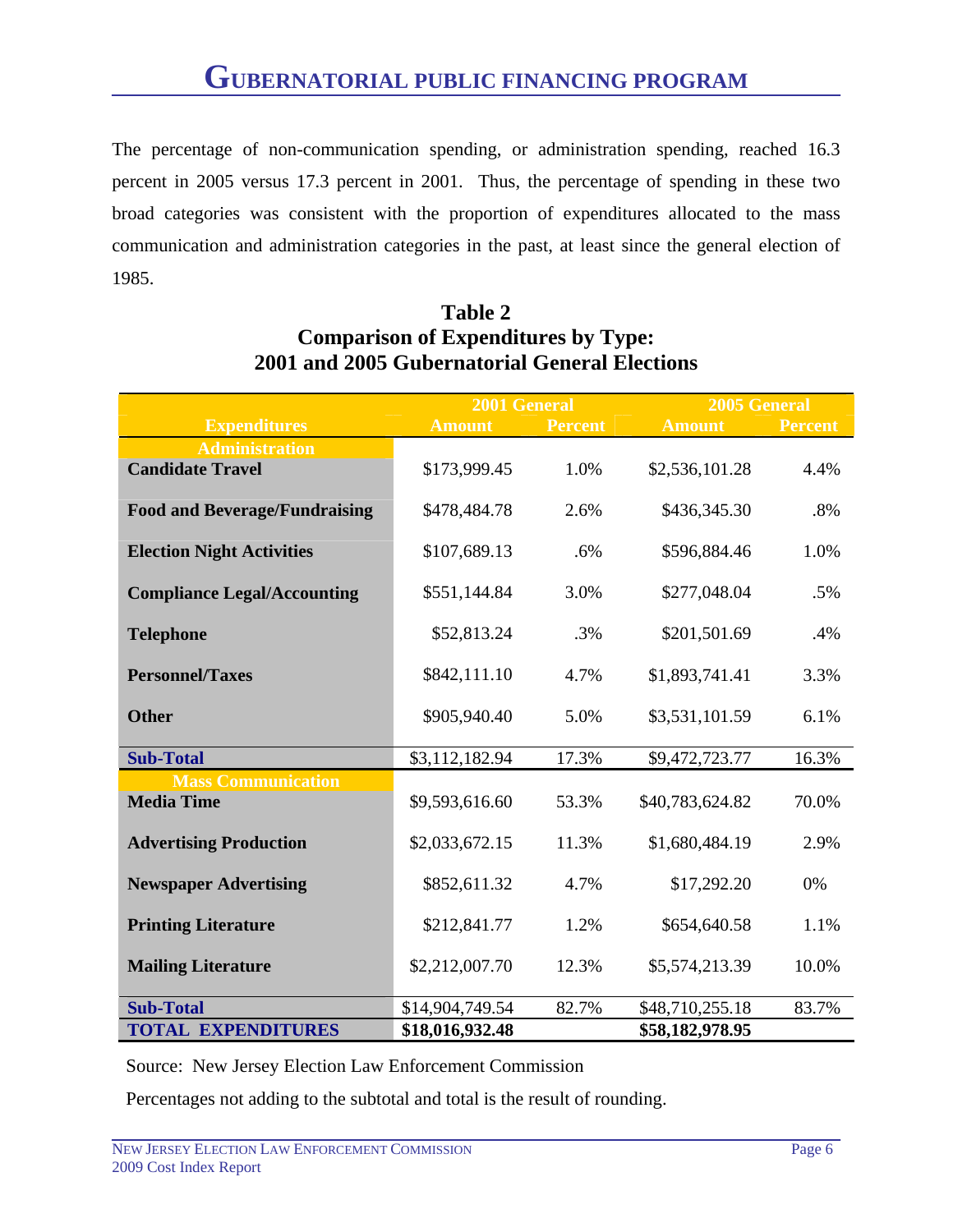# **GUBERNATORIAL PUBLIC FINANCING PROGRAM**

 As shown in Table 2, the spending percentages within the various subcategories remained largely the same. Thus, based upon the consistent spending behavior of the gubernatorial campaigns between 1985 and 2005, it is assumed that the proportions spent on mass communication and administration will be similar in the 2009 general election for governor. The Commission, therefore, will use as the basis for calculating the 2009 New Jersey Campaign Cost Index (NJCCI) the following mix of mass communication and administration expenditures:

Mass Communication Expenditures: 83.7% Administration Expenditures: 16.3%

#### **Measuring Mass Communication Cost Inflation**

 During the gubernatorial election of 2005, the two major party candidates and third party candidates reported spending the bulk of their campaign funds on mass communication. As indicated, the general election candidates for governor spent \$48,710,255.18, or 83.7 percent of their funds on mass communication.

 Included in the mass communication category are costs associated with radio and television advertising. Also included are the costs of preparing and mailing direct mail, and the costs of creating and purchasing newspaper advertising. The mass communication category, therefore, involves broadcast and print media components.

 Broadcast media consists of radio and television commercial spots. This category constituted 73 percent (\$42,464,109.01) of total gubernatorial spending. Within the mass communication category alone, broadcast media comprised 87.2 percent of expenditures. Print advertising, involving direct mail and newspaper advertising, represented 10.7 percent (\$6,246,146.17) of overall spending. Print advertising consumed 12.8 percent of expenditures within the mass communication category.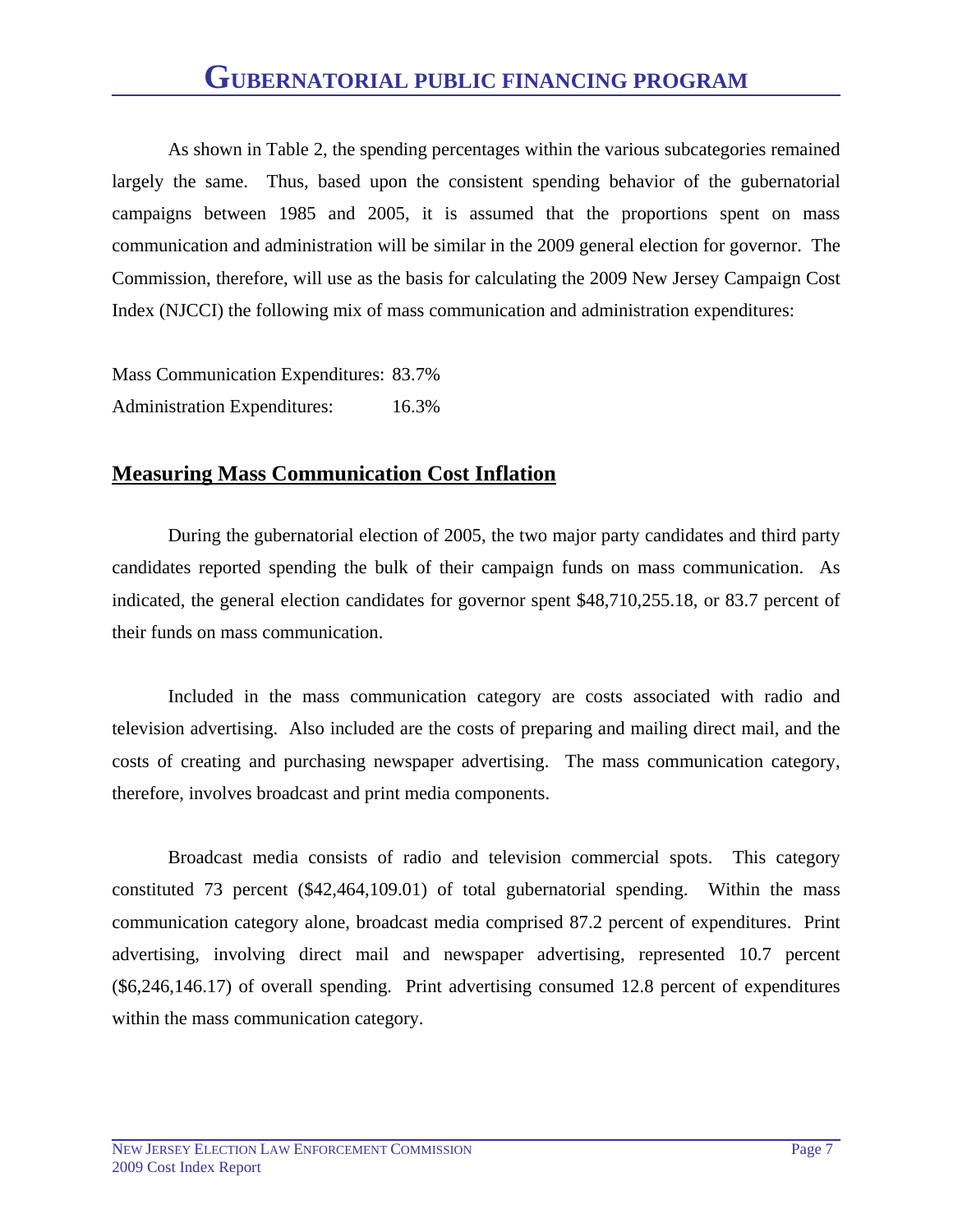Since 1993, when the Commission first adjusted the gubernatorial thresholds and limits, the proportion of expenditures directed toward mass communication has been a component of the formula used for calculating campaign cost inflation. Because of the importance of mass communication efforts to gubernatorial campaigns, the Commission has relied upon media cost data compiled by Universal-McCann, Inc., New York City, to enable it to determine the extent of inflation associated with mass media. As noted in the 2005 Cost Index Report, "McCann and its predecessor, McCann-Erickson, have since 1945 maintained and indexed media advertising costs, including costs for television, radio, newspaper, magazines, outdoor media, and direct mail."<sup>5</sup>

 Data from McCann-Erickson was utilized in the 1986 and the 1988 Commission reports on the cost of gubernatorial campaigning and was used in calculating the 1993, 1997, 2001, and 2005 campaign cost indexes. Importantly, McCann includes data from the New York and Philadelphia media markets, two of the most expensive media markets in the nation; and the ones that are applicable to New Jersey.

 Table 3 measures the inflationary impact on the various types of media buys applicable to campaigns for governor. The percentage increases displayed are derived from the Universal-McCann Media Cost-Per-Thousand (CPM) Indexes. These indexes measure the change in the cost of advertising targeted to reach 1,000 individuals in the New York and Philadelphia media markets. In Table 3, the change over the four-year period 2004 through 2008 is measured. The table also provides a composite measure for all media categories during the four-year period.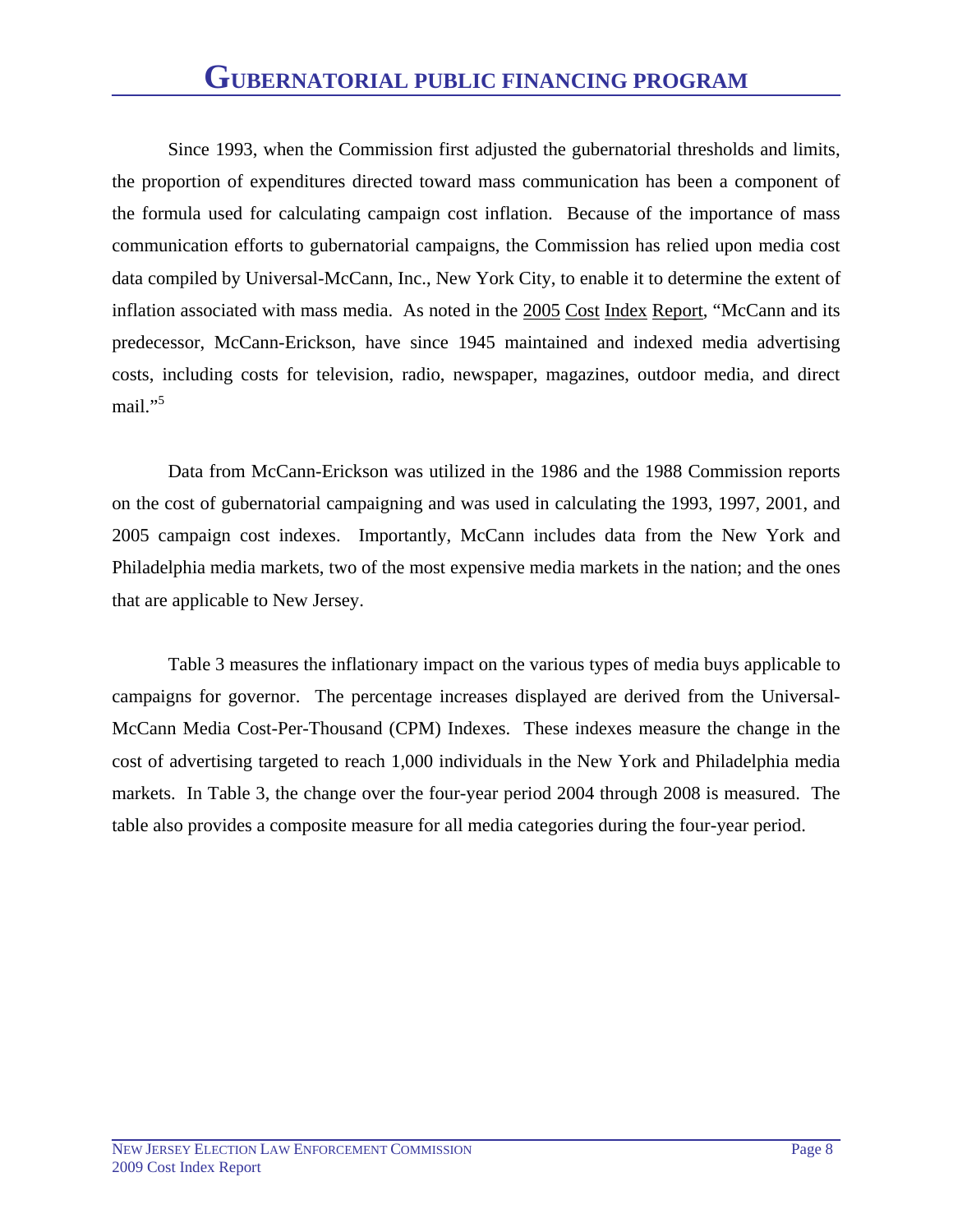|                                                           | 2000-2004                  | 2004-2008                  |  |  |
|-----------------------------------------------------------|----------------------------|----------------------------|--|--|
| <b>Media Type</b>                                         | <b>Percentage Increase</b> | <b>Percentage Increase</b> |  |  |
| <b>Broadcast</b>                                          |                            |                            |  |  |
| <b>Network Television</b>                                 | 22.3                       | 5.1                        |  |  |
| <b>Spot Television</b>                                    | 15.2                       | 4.4                        |  |  |
| <b>Cable Television</b>                                   | 11.0                       | 8.2                        |  |  |
| <b>Network Radio</b>                                      | 1.0                        | 7.7                        |  |  |
| <b>Spot Radio</b>                                         | 2.1                        | 3.1                        |  |  |
| <b>Print</b>                                              |                            |                            |  |  |
| <b>Newspapers</b>                                         | 1.0                        | 2.3                        |  |  |
| <b>Magazines</b>                                          | 16.8                       | 1.5                        |  |  |
| <b>Direct Mail</b>                                        | 11.7                       | 13.6                       |  |  |
| <b>Composite</b>                                          | 13.5                       | 13.0                       |  |  |
| Based upon Universal-McCann projected increases for 2008. |                            |                            |  |  |
| <b>Based on national and local budgets.</b>               |                            |                            |  |  |

#### **Table 3 Cost-Per-Thousand Mass Communication Percentage Increases**

Source: Universal-McCann Cost Indexes (December 2004 through December 2007 and 2008 projected) Table III, Media Cost-Per-Thousand Indexes.

 The Media Cost-Per-Thousand composite for the period 2004 through 2008 rose by 13 percent. This increase in media costs is approximately the same as calculated between 2000 and 2004. This increase may be due to inflationary pressures and general economic conditions prevailing over the last four years, particularly during the last two years of the cycle.

 Interestingly, between 2004 and 2008, network, spot, and cable television advertising costs have increased at a slower pace than during the previous four-year period. Network and spot radio costs, on the other hand, increased at a quicker pace. Direct mail and newspaper advertising costs both increased at a higher rate between 2004 and 2008 than between 2000 and 2004. Network advertising involves affiliated stations; a larger audience is reached at a lower cost-per-person than with a single station. Spot advertising involves purchasing commercial time on local television and radio stations. It concerns market-by-market buys. Cable television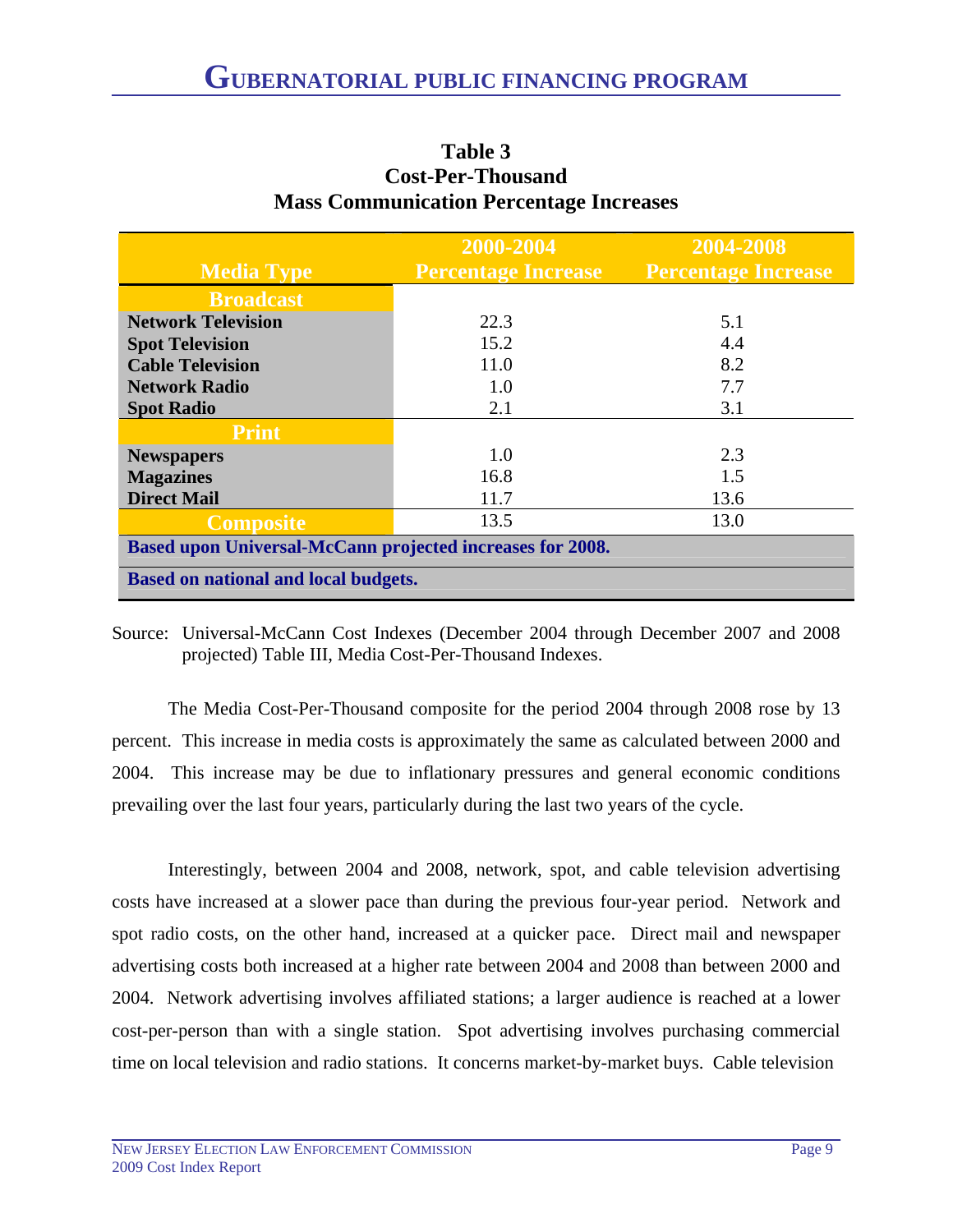advertising is available in large and small markets. It is carried by local and super stations and cable-exclusive networks. Many newspapers are now owned by larger companies and are affiliated because of consolidation within this business.

#### **Measuring the Change in Administration Costs**

 In previous cost analysis reports dating to 1993, the Commission has used the CPI to measure inflationary increases in costs related to campaign expenditures that were made for purposes other than mass communication. As indicated above, those costs, which for the purposes of this report are categorized as administration, include: candidate travel, food and beverage, fundraising, election night activities, and compliance. In addition, they include costs for telephone, personnel, and other.

 The CPI is maintained by the United States Bureau of Labor Statistics (BLS). The CPI measures the average change in prices of goods and services affecting all urban consumers. Commensurate with past reports, CPI data relevant to New Jersey will be utilized as part of the formula used to calculate the adjustments pursuant to thresholds and limits. Statistics from the BLS for the purposes of this analysis involve data compiled for two geographic regions, New York/New Jersey (NY/NJ) and Pennsylvania/New Jersey (PA/NJ).

 In relying upon this data to measure the change in the campaign cost index component for administration, or costs other than mass communication, the Commission used CPI data from the base year 2004 through December 2007. Mathematically projected inflationary increases for December 2008 are included to determine the percent increase in consumer prices for the two regions mentioned above. Table 4 below provides the Consumer Price Index affecting consumers in New Jersey.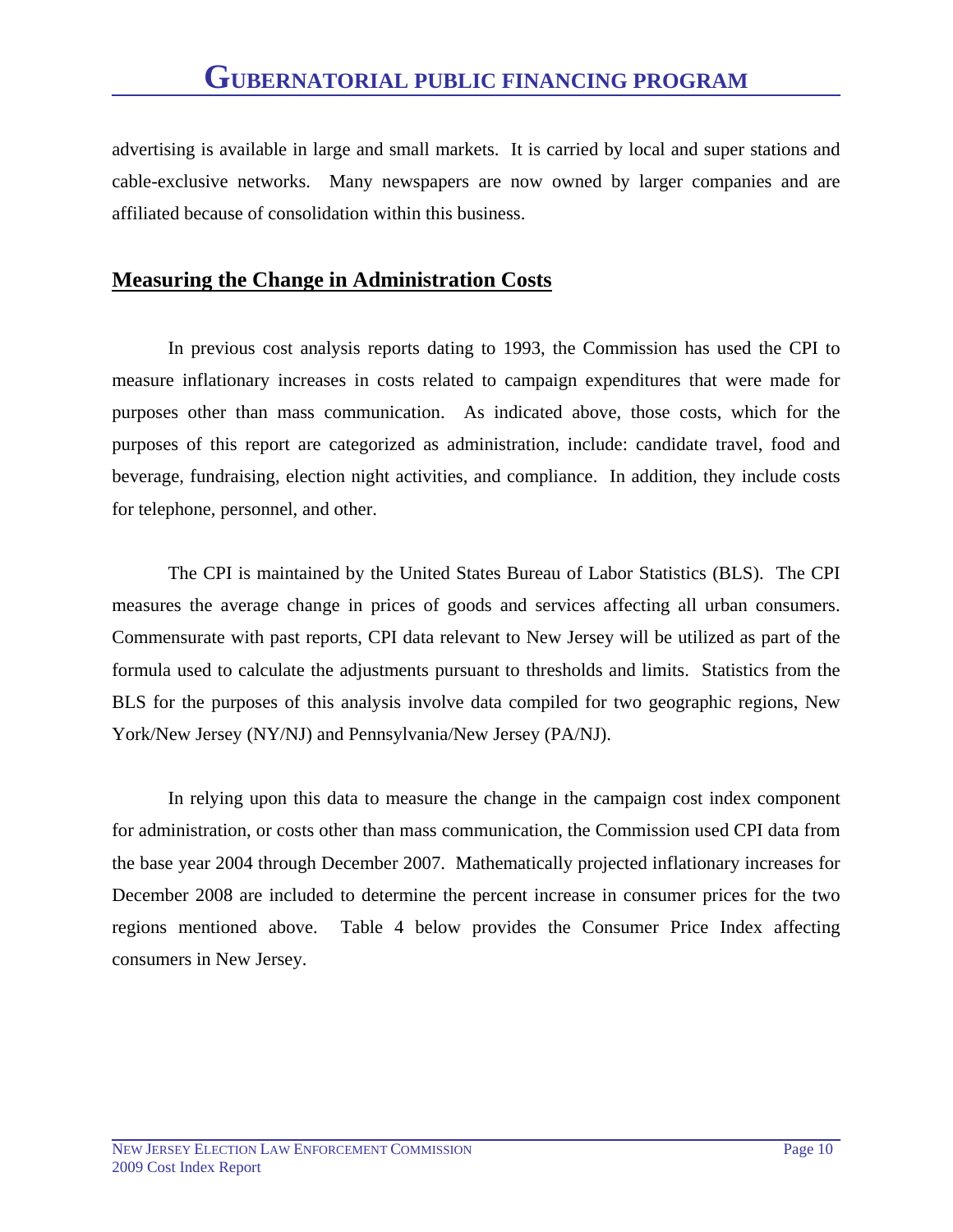|                                       | <b>New York/New Jersey</b> | <b>Pennsylvania/New Jersey</b> |
|---------------------------------------|----------------------------|--------------------------------|
| December, 2004                        | 206.8                      | 197.8                          |
| December, 2005                        | 214.2                      | 204.9                          |
| December, 2006                        | 221.3                      | 211.6                          |
| December, 2007                        | 229.4                      | 219.6                          |
| December, 2008                        | $237.7*$                   | $227.1*$                       |
| <b>Percentage Change</b><br>2004-2008 | 14.9                       | 14.8                           |

| Table 4                                              |
|------------------------------------------------------|
| <b>Consumer Price Index for All Urban Consumers:</b> |
| <b>Monthly Index Number for December</b>             |

**Table 4** 

Source: United States Bureau of Labor Statistics, Monthly Index Numbers – All Urban Consumers, April 2008

\* Mathematical projection based on average monthly increases January and February.

 In order to determine the percentage increase in the CPI to be used in calculating the Campaign Cost Index for 2009, the percentage change in the two regional numbers was then weighted at a ratio of two-to-one to reflect the larger population in the NY/NJ region. Thus, the NY/NJ 2004 through 2008 inflationary number of 14.9 percent was multiplied by two yielding a percentage increase of 29.8 percent. This number was then added to the four-year percentage increase of 14.8 percent for PA/NJ region, yielding a total of 44.6 percent. Finally, the 44.6 percent number was divided by three to yield a weighted CPI of 14.9 percent. Therefore, the consumer price increase for New Jersey to be used in calculating the Campaign Cost Index for 2009 is 14.9 percent.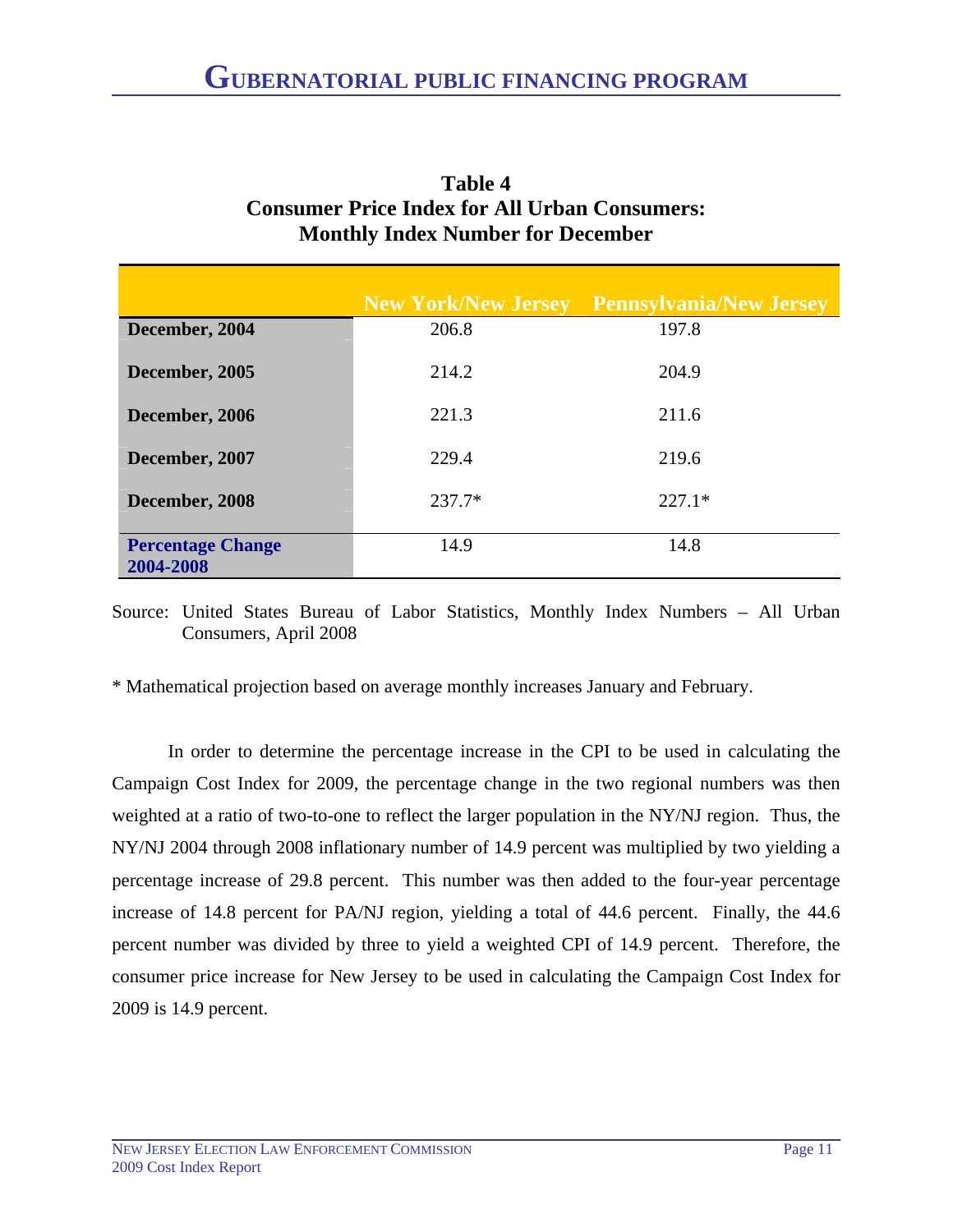#### **Calculation of the 2009 Campaign Cost Index**

 In the previous two sections the four-year increase in mass communication costs as well as the increase in the Consumer Price Index impacting New Jersey was provided. The inflationary increase in media advertising between 2004 and 2008 was determined by using the Universal-McCann Media Cost-Per-Thousand Indexes. During this period, the composite change in mass communication costs amounted to 13 percent.

 Regarding the Consumer Price Index, data was displayed in Table 4 for both the inflationary increases in the New York/New Jersey and the Pennsylvania/New Jersey regions. The CPI for the NY/NJ region registered 14.9 percent while the CPI for the PA/NJ region amounted to 14.8 percent. When the percentage change in the CPI in the two metropolitan areas was weighted for the larger population in the NY/NJ region, the CPI calculation arrived at for determining the campaign costs indexes equaled 14.9 percent.

 Utilizing the indexes mentioned above, the Commission calculated the 2009 Campaign Cost Index by applying the formula contained in the 1993 Gubernatorial Cost Index Report. This report was published in December of 1992. The formula was first proposed in the June 1988 Gubernatorial Cost Analysis Report. It is presented step-by-step below and the calculated Campaign Cost Index for 2009 appears in Table 5.

 Step 1. The 13 percent increase in mass communication costs was applied to the proportion of all 2005 general election expenditures on media advertising, or 83.7 percent, to arrive at a mass communication cost component of 10.88 percent (13 x .837 = 10.88).

 Step 2. The 14.9 percent increase in the CPI was applied to the proportion of all 2005 general election expenditures on administration costs, or 16.3 percent, to yield a component for non-communication spending of 2.43 percent  $(14.9 \text{ x} \cdot 163 = 2.43)$ .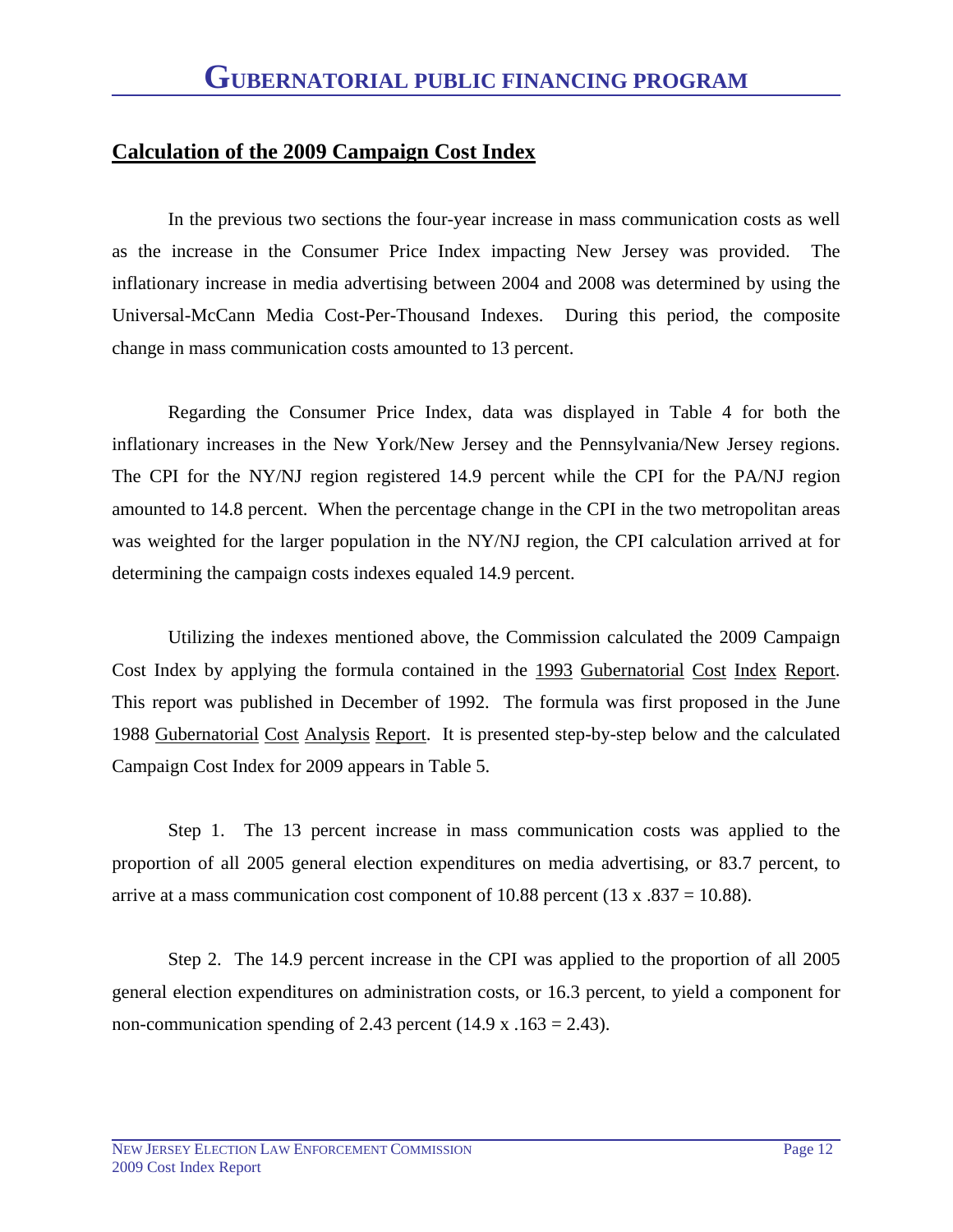Step 3. The mass communication and administration components were then added together to yield a Campaign Cost Index for New Jersey of  $13.31$  percent  $(10.88 + 2.43 = 13.31)$ .

| <b>Expenditure</b><br><b>Category</b>   | <b>Percent of 2005</b><br><b>General Election</b><br><b>Spending</b> | <b>Four-Year</b><br><b>Increase</b> | <b>Component of</b><br><b>Campaign</b><br>Index* |
|-----------------------------------------|----------------------------------------------------------------------|-------------------------------------|--------------------------------------------------|
| <b>Mass</b><br>Communication<br>Costs   | 83.7%                                                                | 13                                  | 10.88                                            |
| <b>Administration</b><br>Costs          | 16.3%                                                                | 14.9                                | 2.43                                             |
| <b>Campaign Cost</b><br><b>Increase</b> |                                                                      |                                     | 13.31                                            |

**Table 5 2009 New Jersey Campaign Cost Index (NJCCI) Calculation** 

\*Percent of 2005 general election spending multiplied by four-year change in costs.

 Based upon the above calculations, the Commission has determined that the cost index multiplier for the limits and thresholds applicable to publicly-financed gubernatorial campaigns is **1.1331** percent. Applying the 1.1331 index to the various gubernatorial public financing thresholds and caps, and rounding as required by the formula contained in N.J.S.A. 19:44A-7.1b, produces the following statutorily required adjustments for 2009 as displayed in Table 6.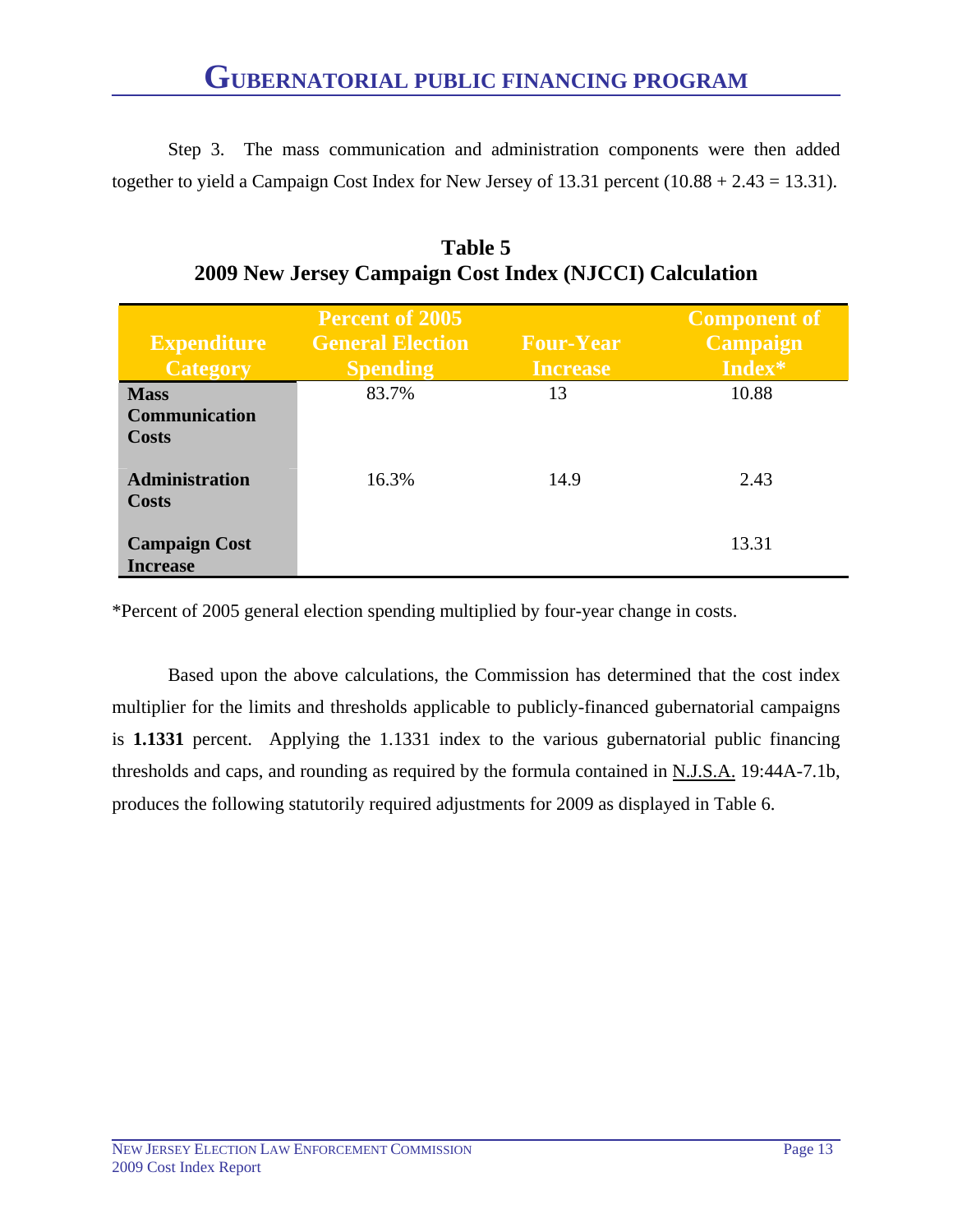|                                            |               |                   |              | <b>2009 Rounded</b> |
|--------------------------------------------|---------------|-------------------|--------------|---------------------|
|                                            |               | <b>Cost</b>       |              | <b>Amount</b>       |
| Limit/                                     | 2005          | <b>Index</b>      |              | (N.J.S.A.           |
| <b>Threshold</b>                           | <b>Amount</b> | <b>Multiplier</b> | <b>Sum</b>   | $19:44A-7.1b)$      |
| <b>Contribution Limit</b>                  | \$3,000       | 1.1331            | \$3,399.30   | \$3,400             |
| Qualification<br><b>Threshold</b>          | \$300,000     | 1.1331            | \$339,930    | \$340,000           |
| <b>Amount not</b><br><b>Matched</b>        | \$96,000      | 1.1331            | \$108,777.60 | \$109,000           |
| <b>Primary Public</b><br><b>Fund Cap</b>   | \$2,700,000   | 1.1331            | \$3,059,370  | \$3,100,000         |
| <b>Primary</b><br><b>Expenditure Limit</b> | \$4,400,000   | 1.1331            | \$4,985,640  | \$5,000,000         |
| <b>General Public</b><br><b>Fund Cap</b>   | \$6,400,000   | 1.1331            | \$7,251,840  | \$7,300,000         |
| <b>General</b><br><b>Expenditure Limit</b> | \$9,600,000   | 1.1331            | \$10,877,760 | \$10,900,000        |

**Table 6 2009 Gubernatorial Cost Index Adjustments**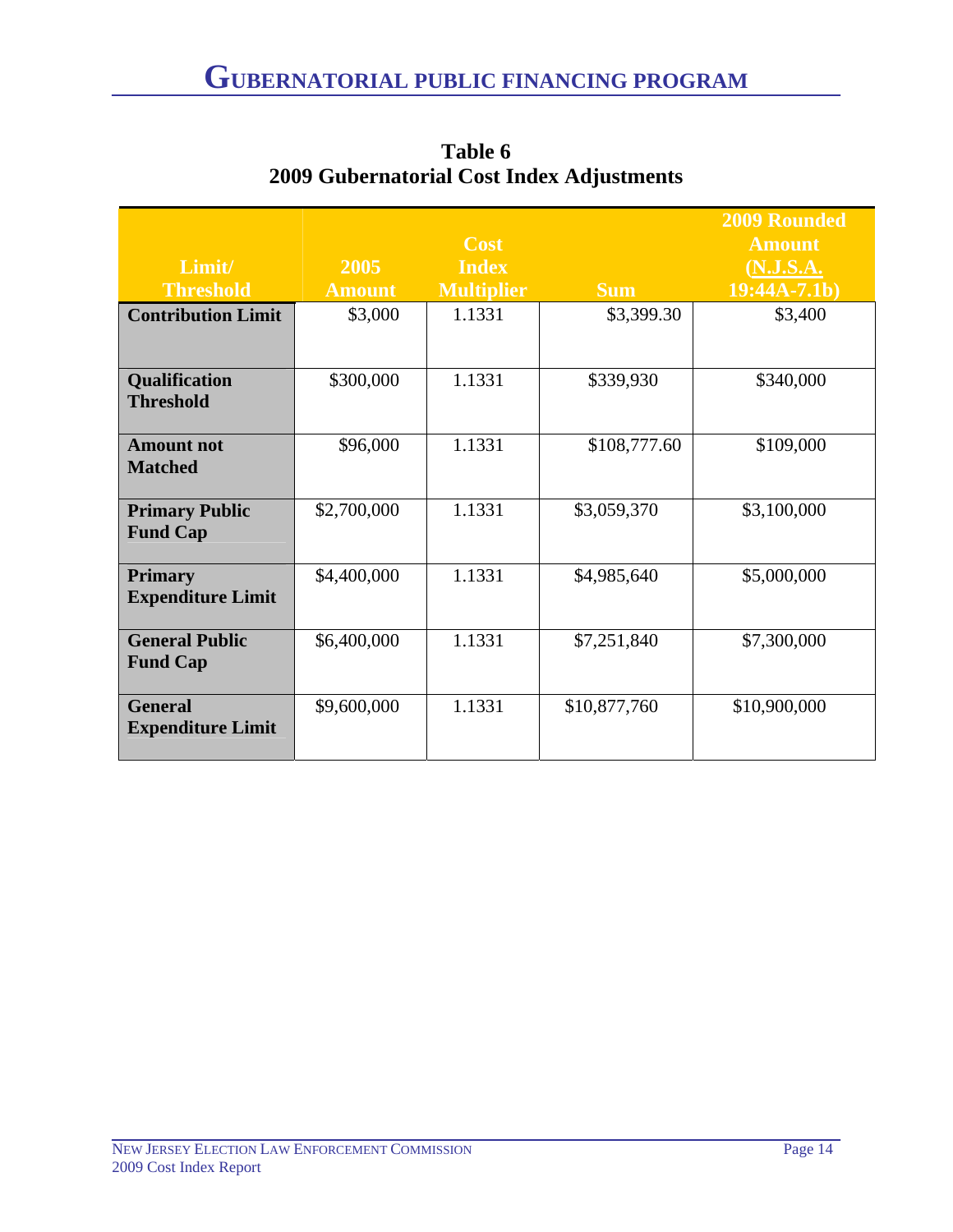## **PART TWO: NON-GUBERNATORIAL CANDIDATES AND COMMITTEES**

 In 1993, the Governor and Legislature enacted legislation that directed the Commission to adjust the limits and thresholds pertaining to non-gubernatorial candidates, committees, and political party entities in the same manner as it adjusts the gubernatorial limits and thresholds. In other words, the same campaign cost index used to calculate the limits and thresholds pertaining to the gubernatorial public financing program would now be applied to non-gubernatorial thresholds and limits. The 1993 amendment would apply for the first time to the 1997 primary and general elections, see N.J.S.A. 19:44A-7.2

 Additional amendments to the Campaign Act relating to the automatic adjustment of nongubernatorial contribution limits were enacted in December, 2004. While leaving in place the automatic adjustment of thresholds and limits pursuant to the Gubernatorial Public Financing Program and the thresholds applicable to non-gubernatorial candidates and committees, the Legislature directed the Commission only to recommend changes for the contribution limits relating to non-gubernatorial candidates, political committees, continuing political committees, political party committees, and legislative leadership committees, see N.J.S.A. 19:44A-7.3.

The applicable provision N.J.S.A. 19:44A-7.3, thus reads:

 No later than July 1 of each year preceding any year in which a general election is to be held to fill the office of Governor for a four-year term, the commission shall issue a report setting forth its recommendations for the adjustment of the amounts, set forth in subsection b. of this section and applicable to P.L.1973, c.83 (C.19:44A-1 et seq.), to primary and general elections for any public office other than the office of Governor, to limitations on contributions to and from political committees, continuing political committees, candidate committees, joint candidates committees, political party committees and legislative leadership committees and to other amounts, at a percentage which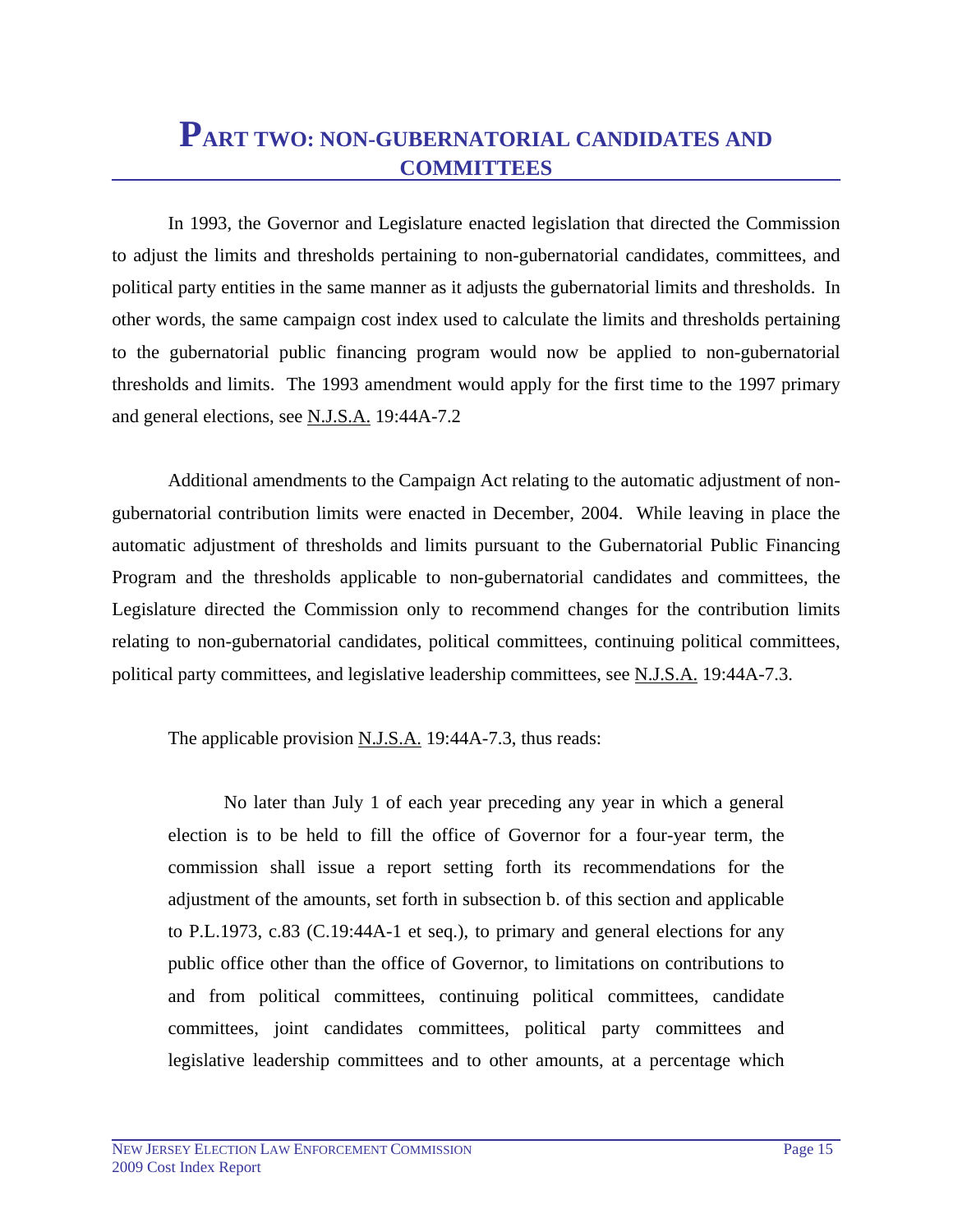shall be the same as the percentage of change that the commission applies to the amounts used for the primary and general elections for the office of Governor held in the third year preceding the year in which that December 1 occurs, pursuant to section 19 of P.L.1980, c.74 (C.19:44A-7.1). Any amount so recommended for adjustment shall be rounded in the same manner as provided in that section, N.J.S.A. 19:44A-7.3a.

 In furtherance of the statutory directives, the Commission used the same campaign cost index as developed for adjusting the thresholds and limits applicable to the gubernatorial elections. Using the cost index multiplier of 1.1331, which was developed from the formula described on pages 12 and 13, the Commission presents tables 7, 8, and 9 containing the adjustments for non-gubernatorial thresholds and the recommended adjustments for contribution limits pertaining to non-gubernatorial candidates and committees. It should be noted that the contribution threshold remains frozen at \$300 pursuant to P.L.2004, c.28, while the pro rata return of contributions remains frozen at \$300 pursuant to a Commission regulation; see N.J.A.C. 19:25-6.5(a)5.

 Table 7 shows the adjustments to the various thresholds pertaining to non-gubernatorial candidates and committees. The cost index multiplier developed in Part One of this report was applied to the 2005 threshold amounts to obtain the 2009 amounts as rounded by virtue of N.J.S.A. 19:44A-7.1b and N.J.S.A. 19:44A-7.2 and 7.3.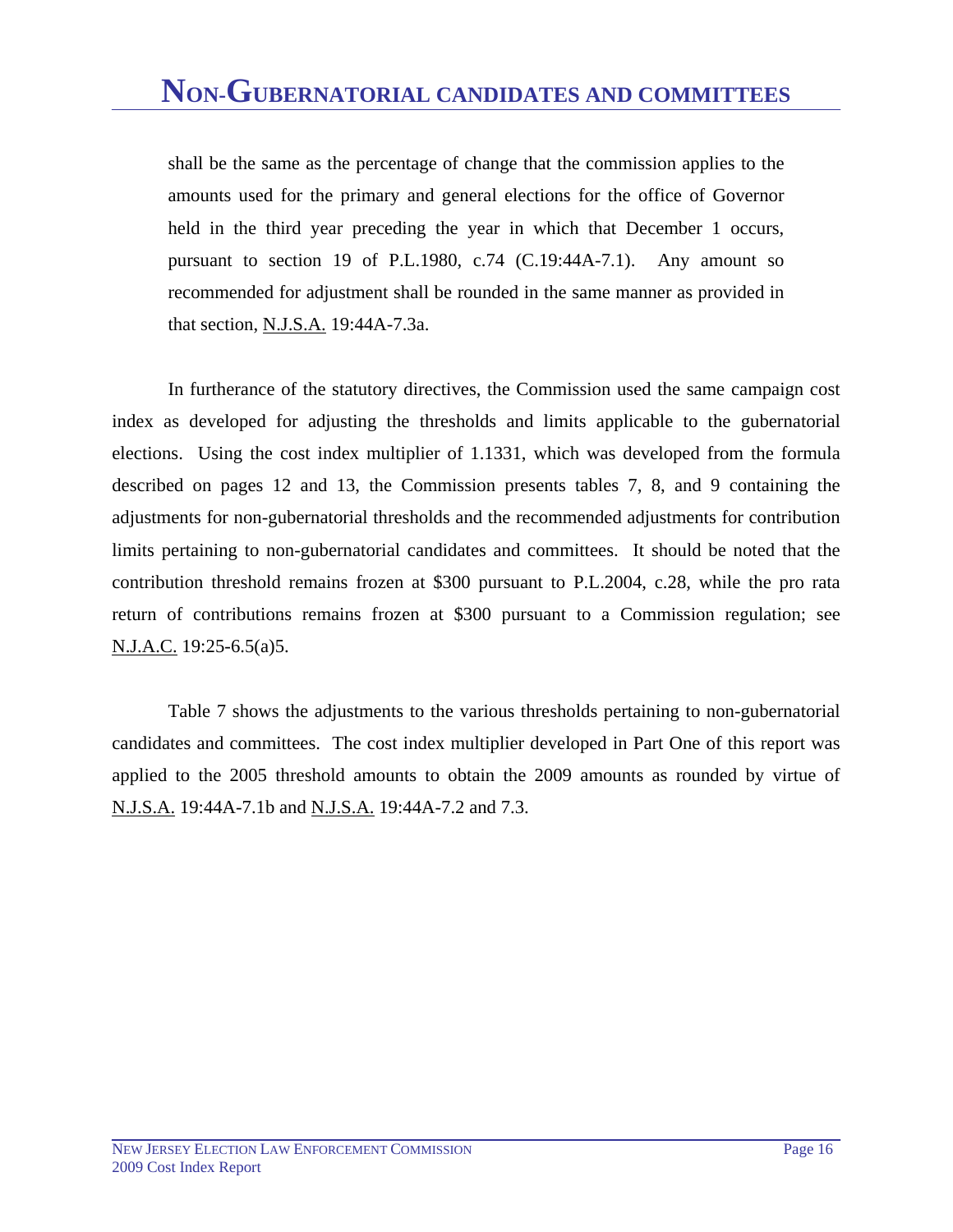|                             |               | <b>Cost</b>       |             | <b>2009 Rounded</b>      |
|-----------------------------|---------------|-------------------|-------------|--------------------------|
|                             | 2005          | <b>Index</b>      |             | <b>Amount</b>            |
| <b>Threshold</b>            | <b>Amount</b> | <b>Multiplier</b> | <b>Sum</b>  | $(N.J.S.A. 19:44A-7.1b)$ |
| <b>Political Committee</b>  | \$1,800       | 1.1331            | \$2,039.58  | \$2,100                  |
| <b>Reporting Threshold</b>  |               |                   |             |                          |
| <b>Continuing Political</b> | \$4,300       | 1.1331            | \$4,872.33  | \$4,900                  |
| <b>Committee</b>            |               |                   |             |                          |
| <b>Reporting Threshold</b>  |               |                   |             |                          |
| Contribution*               | \$300*        |                   |             | \$300*                   |
| <b>Reporting Threshold</b>  |               |                   |             |                          |
| <b>48-Hour Notice/</b>      | \$1,000       | 1.1331            | \$1,133.10  | \$1,200                  |
| <b>Contribution</b>         |               |                   |             |                          |
| <b>Threshold</b>            |               |                   |             |                          |
| <b>48-Hour Notice/</b>      | \$1,000       | 1.1331            | \$1,133.10  | \$1,200                  |
| <b>Expenditure</b>          |               |                   |             |                          |
| <b>Threshold</b>            |               |                   |             |                          |
| <b>Joint Candidates</b>     | \$6,700       | 1.1331            | \$7,591.77  | \$7,600                  |
| <b>Committee</b>            | \$9,700       |                   | \$10,991.07 | \$11,000                 |
| <b>Thresholds</b>           |               |                   |             |                          |
| <b>Form A-3 Threshold</b>   | \$4,300       | 1.1331            | \$4,872.33  | \$4,900                  |
| <b>Form A-1 Threshold</b>   |               | 1.1331            |             |                          |
| & School Board/             | \$3,500       |                   | \$3,965.85  | \$4,000                  |
| <b>Write-in Threshold</b>   |               |                   |             |                          |
| Independent                 | \$1,000       | 1.1331            | \$1,133.10  | \$1,200                  |
| <b>Expenditure</b>          |               |                   |             |                          |
| <b>Threshold</b>            |               |                   |             |                          |
| <b>Section 20.1</b>         | \$6,000       | 1.1331            | \$6,798.60  | \$6,800                  |
| <b>Penalties</b>            | \$12,000      |                   | \$13,597.20 | \$13,600                 |
| <b>Section 22</b>           | \$6,000       | 1.1331            | \$6,798.60  | \$6,800                  |
| <b>Penalties</b>            | \$12,000      |                   | \$13,597.20 | \$13,600                 |
| Pro rata Return of**        | $$300**$      |                   |             | $$300**$                 |
| <b>Contributions</b>        |               |                   |             |                          |

**Table 7 2009 Adjustments for Non-Gubernatorial Candidates and Committees** 

\* Frozen at \$300 pursuant to P.L. 2004, c.28.

\*\* Frozen by regulation to conform to contribution reporting threshold pursuant to P.L.2004, c.28.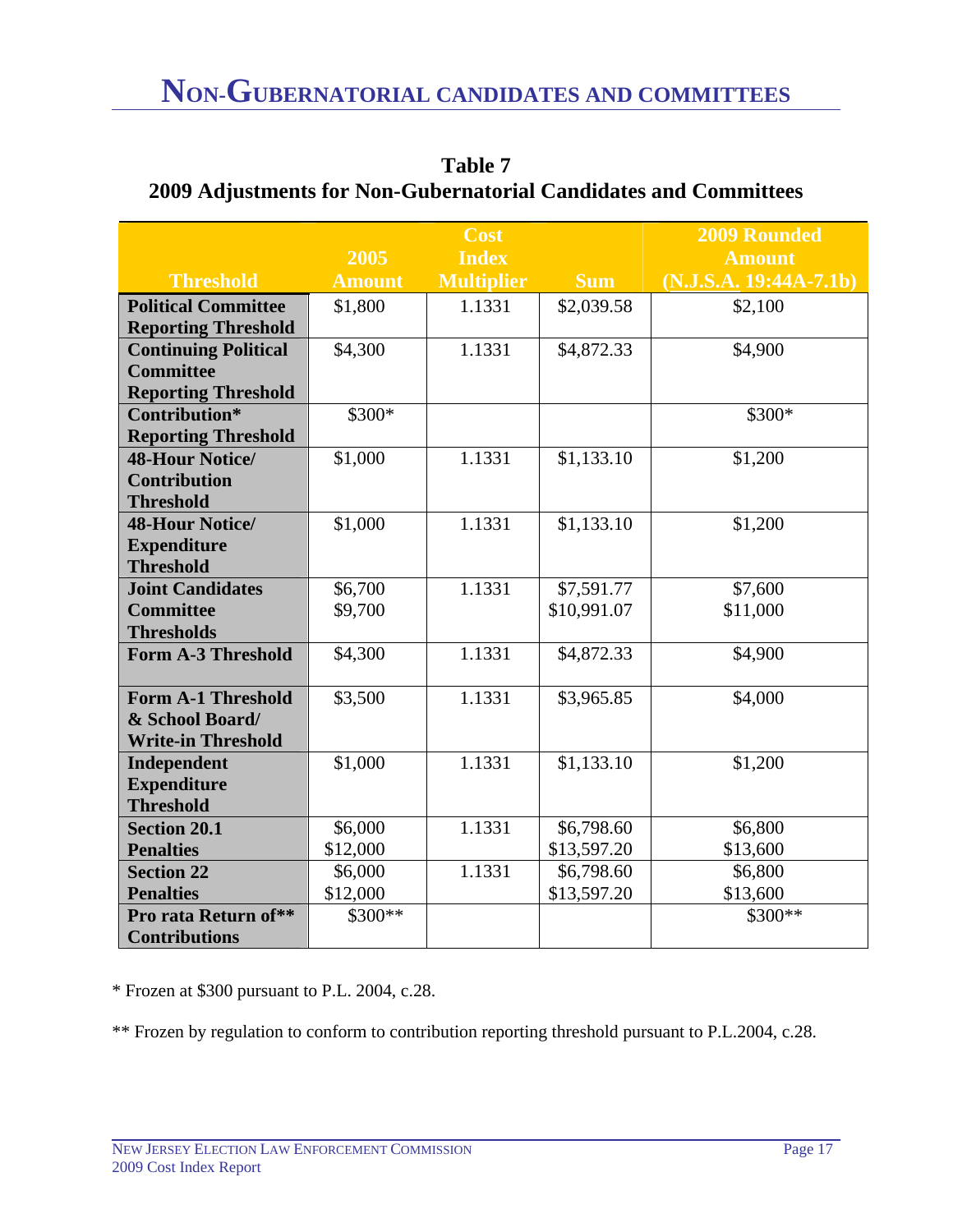In Table 8 below, the recommended 2009 non-gubernatorial contribution amount adjustments are displayed. The Commission again derived the 2009 recommended amounts by applying the cost multiplier of 1.1331 to the 2005 contribution amounts. The recommended amounts for 2009 are rounded pursuant to N.J.S.A. 19:44A-7.1b.

| 2005                |                   |             |                       |
|---------------------|-------------------|-------------|-----------------------|
| <b>Contribution</b> | <b>Cost Index</b> |             | 2009                  |
| <b>Amount</b>       | <b>Multiplier</b> | <b>Sum</b>  | <b>Rounded Amount</b> |
| \$2,600             | 1.1331            | \$2,946.06  | \$3,000               |
| \$7,200             | 1.1331            | \$8,158.32  | \$8,200               |
| \$8,200             | 1.1331            | \$9,291.42  | \$9,300               |
| \$25,000            | 1.1331            | \$28,327.50 | \$29,000              |
| \$37,000            | 1.1331            | \$41,924.70 | \$42,000              |
| \$72,000            | 1.1331            | \$81,583.20 | \$82,000              |

**Table 8 Recommended 2009 Non-Gubernatorial Contribution Amount Adjustments** 

 Finally, in Table 9, a chart is provided showing the recommended contribution limits for non-gubernatorial candidates and committees. This chart contains those limits that would apply to contributions to and from candidates committees and political party entities if the Legislature adopts the Commission's recommendation.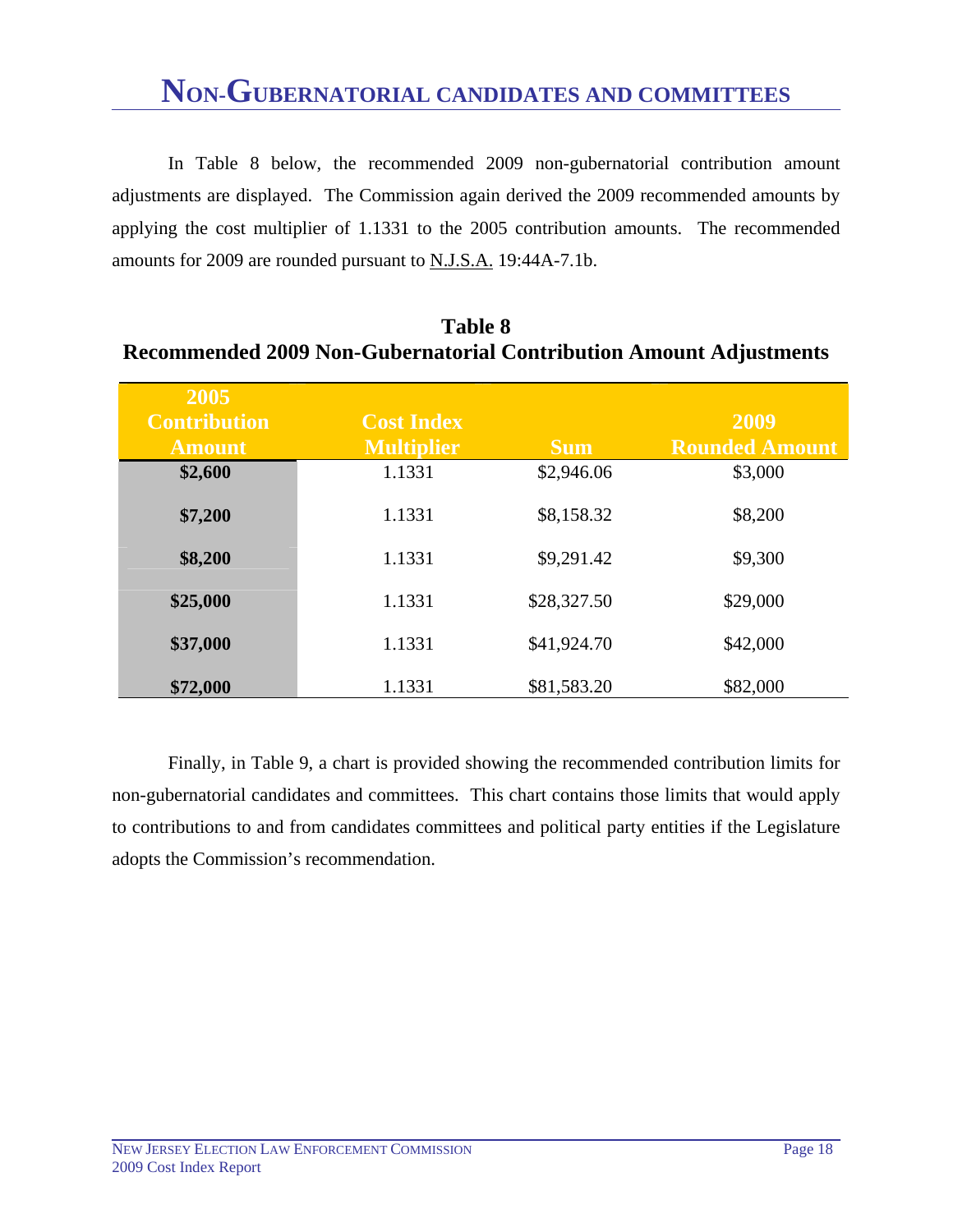|                                    |                  |                  | <b>Continuing</b>                                        | <b>Legislative</b> | <b>State</b>     | <b>County</b>    | <b>Municipal</b> |
|------------------------------------|------------------|------------------|----------------------------------------------------------|--------------------|------------------|------------------|------------------|
|                                    | <b>Candidate</b> | <b>Political</b> | <b>Political</b>                                         | <b>Leadership</b>  | <b>Party</b>     | Party            | Party            |
|                                    | <b>Committee</b> | <b>Committee</b> | <b>Committee</b>                                         | <b>Committee</b>   | <b>Committee</b> | <b>Committee</b> | <b>Committee</b> |
| <b>Individual to:</b>              | \$3,000          | \$8,200          | \$8,200                                                  | \$29,000           | \$29,000         | \$42,000         | \$8,200          |
|                                    | per election     | per election     | per year                                                 | per year           | per year         | per year         | per year         |
|                                    |                  |                  |                                                          |                    |                  |                  |                  |
| <b>Corporation or</b>              | \$3,000          | \$8,200          | \$8,200                                                  | \$29,000           | \$29,000         | \$42,000         | \$8,200          |
| <b>Union to:</b>                   | per election     | per election     | per year                                                 | per year           | per year         | per year         | per year         |
|                                    |                  |                  |                                                          |                    |                  |                  |                  |
| <b>Association or</b>              | \$3,000          | \$8,200          | \$8,200                                                  | \$29,000           | \$29,000         | \$42,000         | \$8,200          |
| Group to:                          | per election     | per election     | per year                                                 | per year           | per year         | per year         | per year         |
|                                    |                  |                  |                                                          |                    |                  |                  |                  |
| <b>Candidate</b>                   | \$9,300          | \$8,200          | \$8,200                                                  | \$29,000           | \$29,000         | \$42,000         | \$8,200          |
| <b>Committee to:</b>               | per election     | per election     | per year                                                 | per year           | per year         | per year         | per year         |
|                                    |                  |                  |                                                          |                    |                  |                  |                  |
| <b>Political</b>                   | \$9,300          | \$8,200          | \$8,200                                                  | \$29,000           | \$29,000         | \$42,000         | \$8,200          |
| <b>Committee to:</b>               | per election     | per election     | per year                                                 | per year           | per year         | per year         | per year         |
|                                    |                  |                  |                                                          |                    |                  |                  |                  |
| Continuing                         | \$9,300          | \$8,200          | \$8,200                                                  | \$29,000           | \$29,000         | \$42,000         | \$8,200          |
| <b>Political</b>                   | per election     | per election     | per year                                                 | per year           | per year         | per year         | per year         |
| <b>Committee to:</b>               |                  |                  |                                                          |                    |                  |                  |                  |
|                                    |                  |                  |                                                          |                    |                  |                  |                  |
| Legislative                        |                  |                  |                                                          |                    |                  |                  |                  |
| Leadership<br><b>Committee to:</b> | <b>NO LIMITS</b> |                  |                                                          |                    |                  |                  |                  |
|                                    |                  |                  |                                                          |                    |                  |                  |                  |
| <b>State Political</b>             |                  |                  |                                                          |                    |                  |                  |                  |
| Party                              |                  |                  |                                                          | <b>NO LIMITS</b>   |                  |                  |                  |
| <b>Committee to:</b>               |                  |                  |                                                          |                    |                  |                  |                  |
|                                    |                  |                  |                                                          |                    |                  |                  |                  |
| <b>County</b>                      |                  |                  |                                                          |                    |                  |                  |                  |
| <b>Political Party</b>             |                  |                  | NO LIMITS, EXCEPT THOSE SET FORTH IN N.J.A.C. 19:25-11.7 |                    |                  |                  |                  |
| to:                                |                  |                  | FOR A COUNTY POLITICAL PARTY COMMITTEE                   |                    |                  |                  |                  |
|                                    |                  |                  |                                                          |                    |                  |                  |                  |
| <b>Municipal</b>                   |                  |                  |                                                          |                    |                  |                  |                  |
| <b>Political Party</b>             |                  |                  |                                                          | <b>NO LIMITS</b>   |                  |                  |                  |
| to:                                |                  |                  |                                                          |                    |                  |                  |                  |
|                                    |                  |                  |                                                          |                    |                  |                  |                  |
| <b>National</b>                    | \$9,300          | \$8,200          | \$8,200                                                  | \$29,000           | \$82,000         | \$42,000         | \$8,200          |
| <b>Political Party</b>             | per election     | per election     | per year                                                 | per year           | per year         | per year         | per year         |
| to:                                |                  |                  |                                                          |                    |                  |                  |                  |

| Table 9                                                      |
|--------------------------------------------------------------|
| <b>Recommended Contribution Limits for Non-Gubernatorial</b> |
| <b>Candidates and Committees</b>                             |

Pursuant to N.J.S.A. 19:44A-7.3.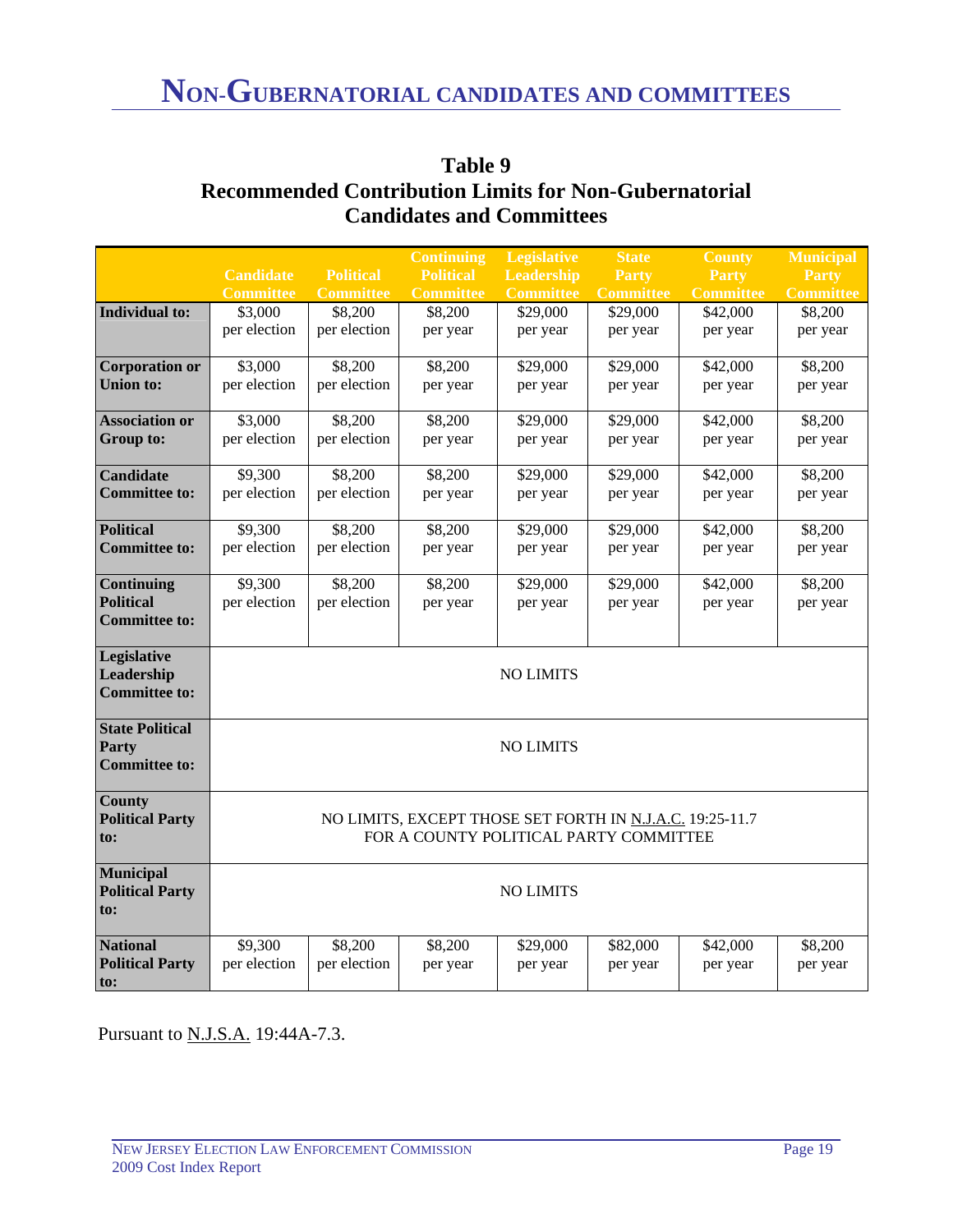The "Cost Index Report 2009" differs from the previous Cost Index reports in this series. Because of an amendment to the law in December 2004, this report is presented in two parts: Gubernatorial Public Financing Program and Non-Gubernatorial Candidates and Committees.

 In Part One, the thresholds and limits applicable to the Gubernatorial Public Financing Program were adjusted by the Campaign Cost Index for 2009 as calculated by virtue of the formula set forth in the "Campaign Act." By statute, these thresholds and limits are automatically adjusted except for the \$300 disclosure threshold.

 Likewise, in Part Two, which involves non-gubernatorial thresholds and limits, the same formula was utilized. However, only non-gubernatorial thresholds were adjusted automatically to account for inflation except for the \$300 disclosure threshold. Adjusted amounts applicable to non-gubernatorial contribution limits are recommended and not adjusted automatically, and it is the prerogative of the Legislature to accept or modify the Commission's recommendations.

 As noted above, the Commission, in determining the 2009 Campaign Cost Index, used the statutory formula as first proposed in its 1988 Gubernatorial Cost Analysis Report. As part of this formula, the Commission blended the Universal-McCann Media Cost-Per-Thousand Composite Index with the Consumer Price Indexes for New York/New Jersey and Pennsylvania/ New Jersey regions to determine the campaign cost multiplier and to determine the various adjustments. Campaign cost inflation was measured for the period 2004 through 2008, using projections for the latter year.

As stated in the 2005 Cost Index Report, "the Commission proposed the cost adjustment process as an improvement to New Jersey's nationally-recognized gubernatorial public financing program and lauded its expansion and application to non-gubernatorial candidates and committees."<sup>6</sup>

 With this Report, the Commission again is delighted to participate in this important exercise and to continue its tradition of service to the citizens of New Jersey.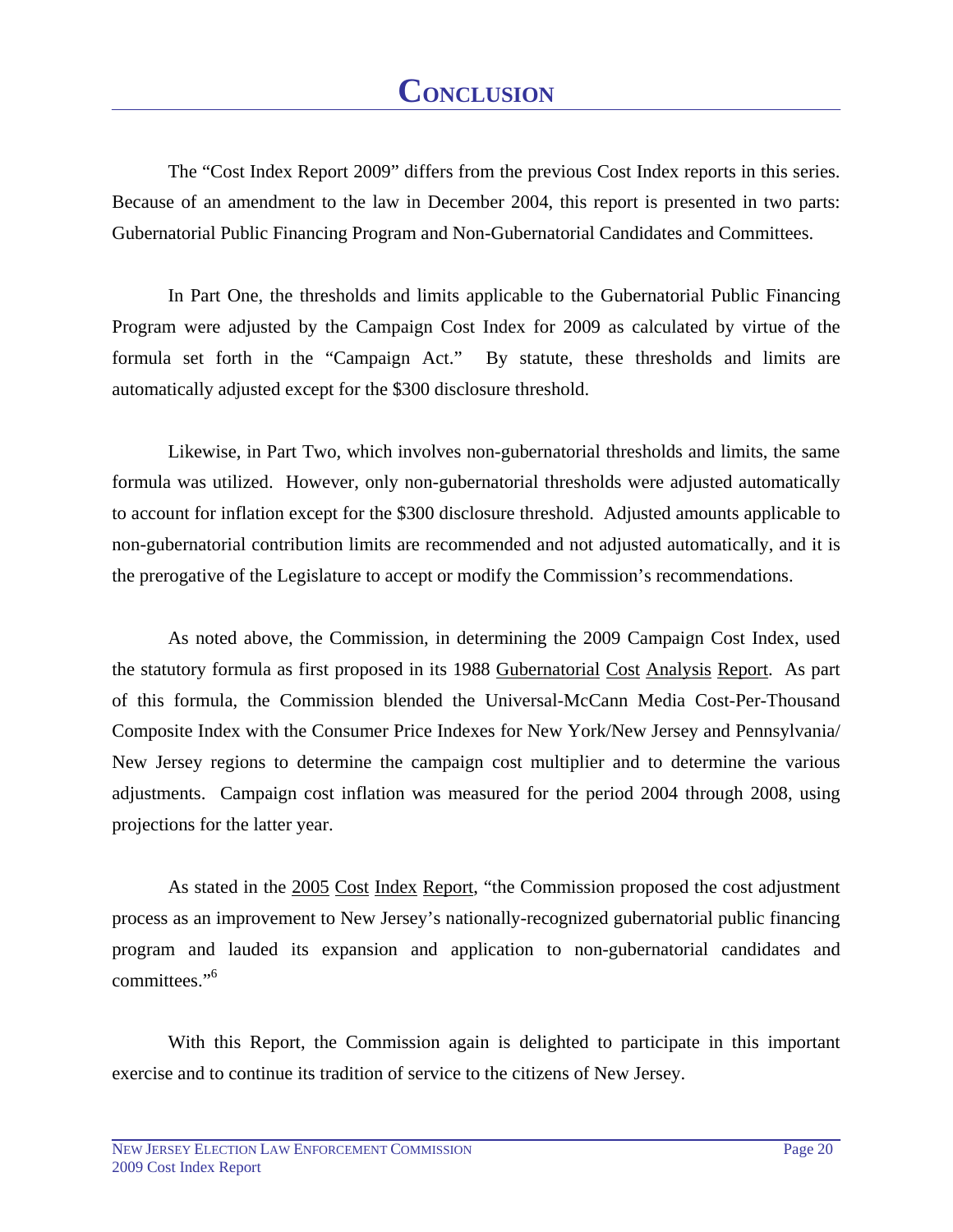- 1. ELEC, "New Jersey Public Financing: 1985 Gubernatorial Elections," (September, 1986), p. 9.
- 2. ELEC, "Gubernatorial Cost Analysis Report," (June, 1988), p. 23.
- 3. See N.J.S.A. 19:44A-7.1b.
- 4. ELEC, "2005 Cost Index Report," (December, 2004), p. 5.
- 5. Ibid. p. 10.
- 6. Ibid. p. 20.